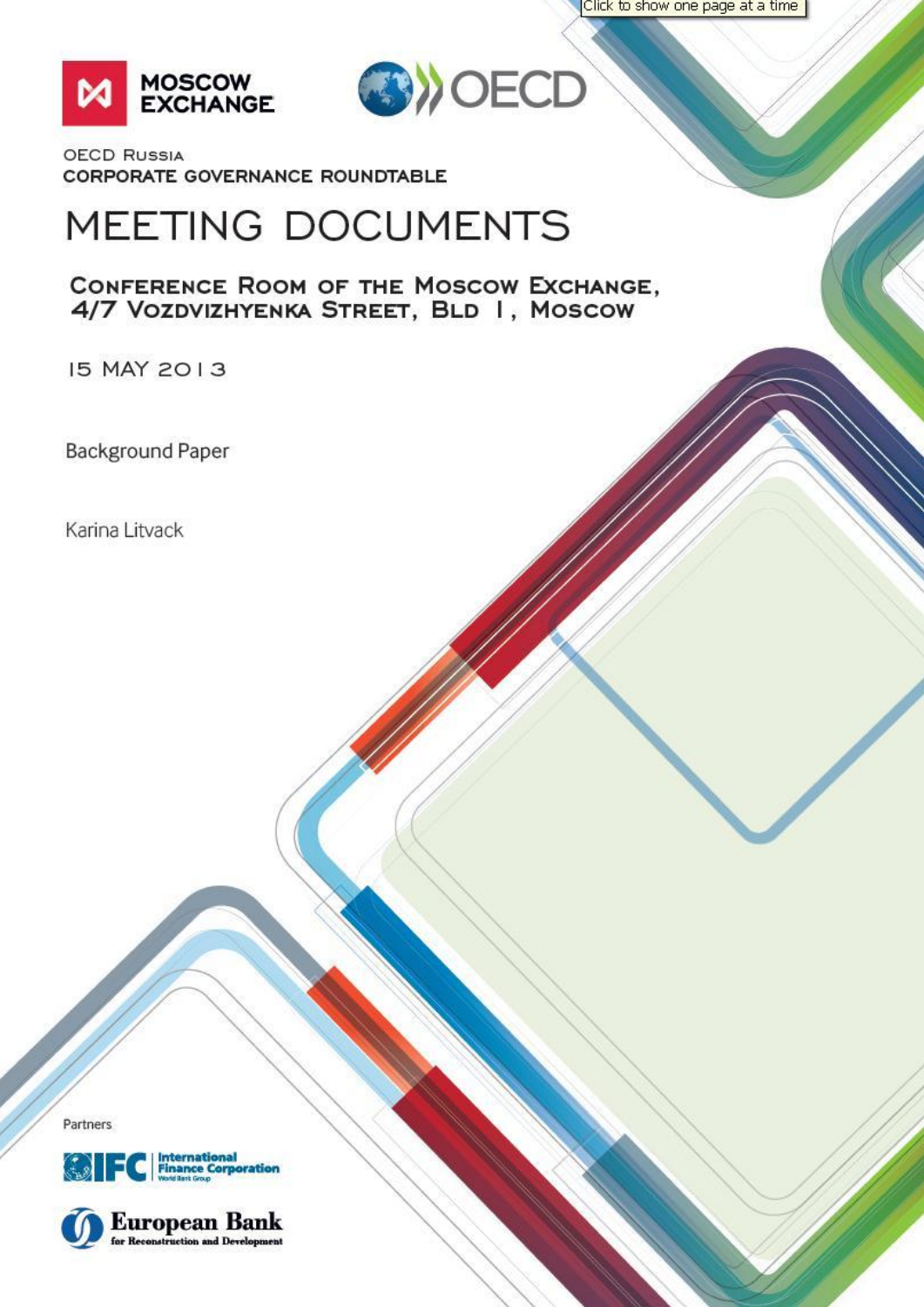#### **MAY 2013 TECHNICAL SEMINAR BACKGROUND PAPER**

*Karina Litvack 1*

*May 2013*

This paper collects and presents the view of a large number of foreign and international institutional investors with respect to the first draft of the updated Russian Code of Corporate Governance.

1

<sup>&</sup>lt;sup>1</sup> Karina Litvack is an independent consultant and a renowned international expert on corporate governance. This report has been completed as an individual consulting engagement to present background information to participants of a Technical Seminar of the OECD Russia Corporate Governance Roundtable that will take place on 15 May 2013 in Moscow, Russian Federation, and may not reflect the views of the OECD, the Moscow Exchange or the OECD Russia Corporate Governance Roundtable.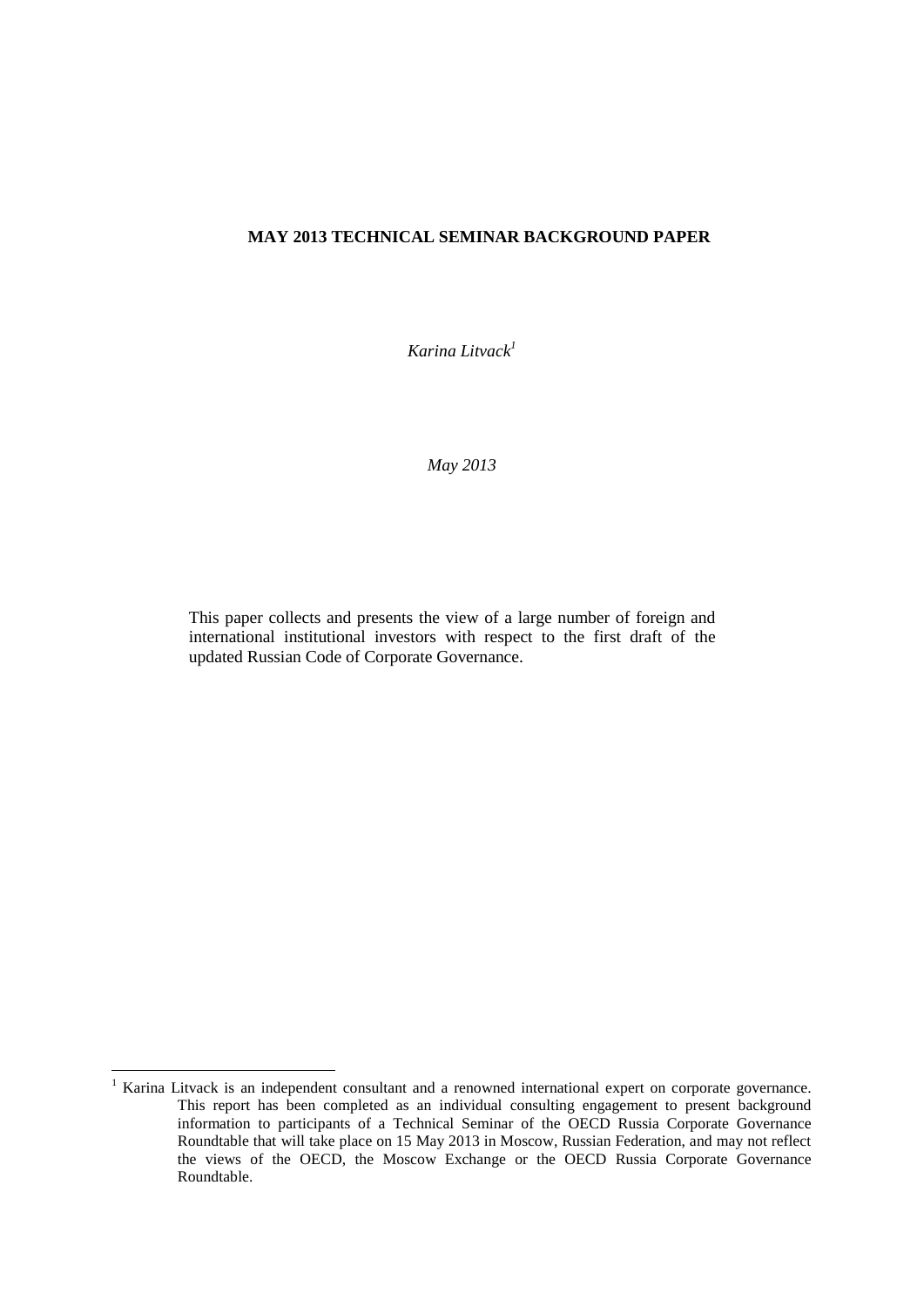# **TABLE OF CONTENTS**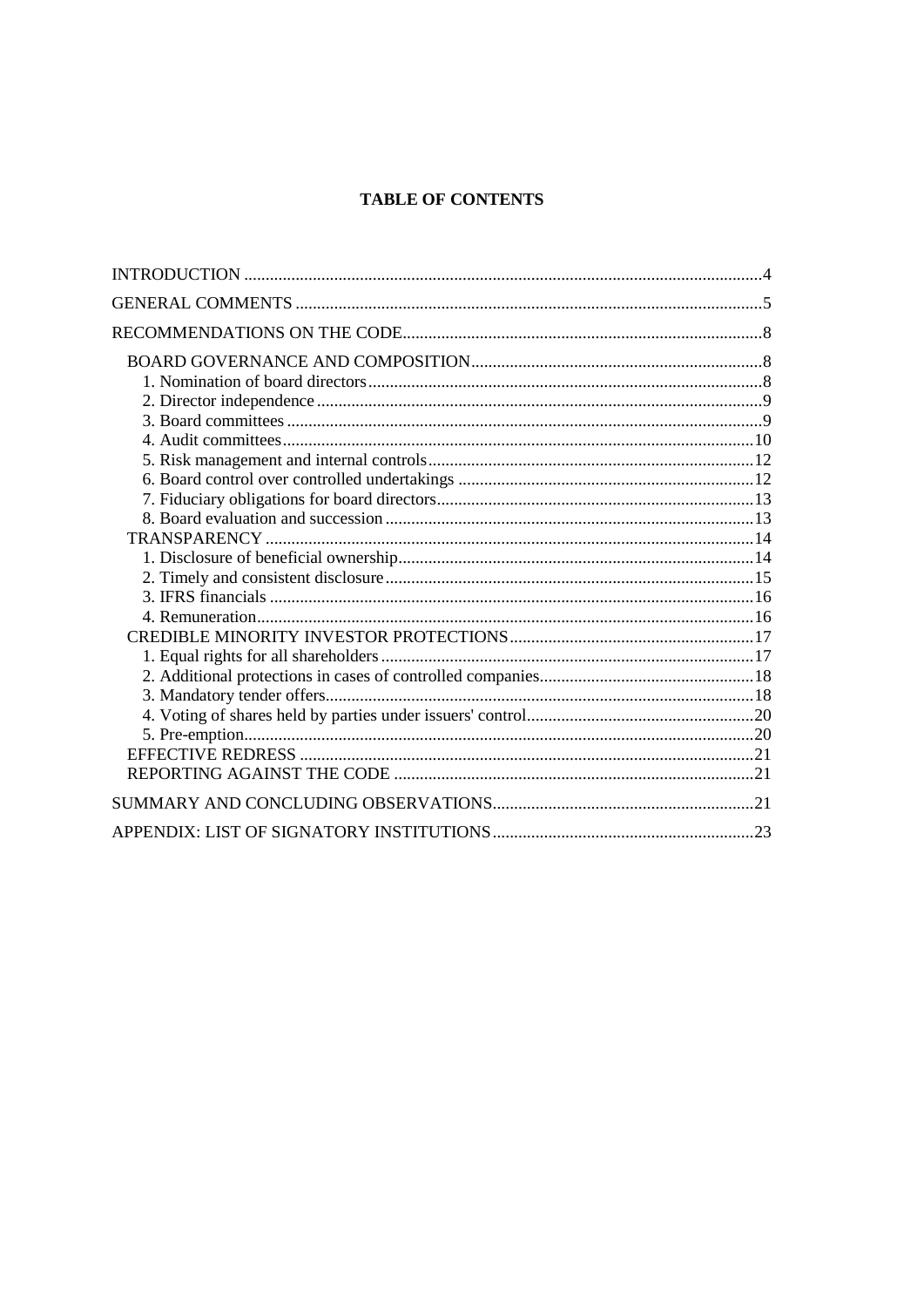# <span id="page-3-0"></span>**INTRODUCTION**

1. We welcome the opportunity to submit comment to the OECD-Russia Corporate Governance Roundtable regarding proposed revisions to the Russian Federation"s Code of Corporate Governance ("the Code").

2. We submit the following observations and recommendations on behalf of the undersigned institutional investors and related trade bodies:

- $\bullet$  32 investment institutions<sup>2</sup> from eight countries<sup>3</sup> with assets under management ("AUM") totalling over US\$4.9 trillion, and representing equities, corporate debt and sovereign debt with actual or potential exposure to the Russian securities market. Not included in this figure are two trade associations, Eumedion<sup>4</sup> and the Shareholder Association for Research and Education  $(SHARE)^5$ , with 70 and 50 members, and further AUM of US\$1.3 trillion and \$12 billion, respectively.
- Of these signatories, 11 institutions have been consulted in the development of the following recommendations, and are supportive of this effort, although they did not contribute detailed input to this submission.
- We also note and welcome the parallel submissions being made to this consultation by the International Corporate Governance Network (ICGN), whose collective AUM exceed US\$18 trillion; and by BlackRock, Inc. (US\$3.94 trillion) and East Capital International (US\$5.1 billion). We wish to emphasise our shared objective to provide constructive input with a view to strengthening Russia"s governance landscape and investment prospects.

3. Finally, we note that a number of institutions with AUM totalling several trillion dollars have declined to participate in this submission, despite broadly supporting its substance and in some cases having significant Russian exposure. Their absence reflects the fact that they preferred not to express their views on the record.

<sup>&</sup>lt;sup>2</sup> See Appendix 1 for full list of signatories

<sup>&</sup>lt;sup>3</sup> Countries include: Canada, France, Italy, Netherlands, Norway, Sweden, United Kingdom, United States.

<sup>&</sup>lt;sup>4</sup> Eumedion is the Dutch corporate governance and sustainability platform of institutional investors

 $<sup>5</sup>$  The Shareholder Association for Research and Education provides responsible investment advisory services to</sup> Canadian institutional investors – see www.share.ca.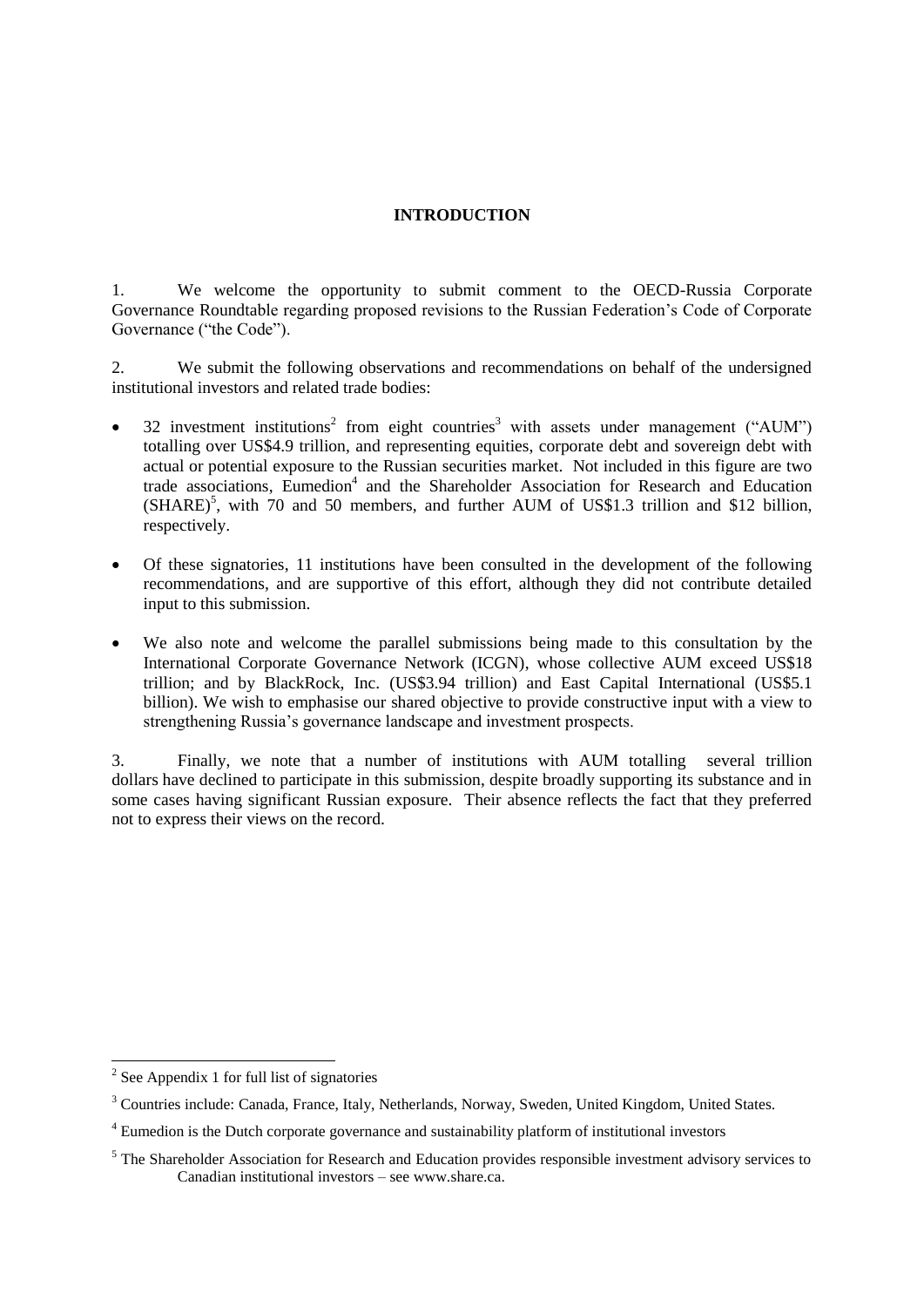# <span id="page-4-0"></span>**GENERAL COMMENTS**

4. We welcome the Russian government"s aim to develop Moscow as an international financial centre, and the many important regulatory reforms that have been introduced in the furtherance of this goal:

- We note the FFMS"s *Development Strategy for the Russian Market until 2020*, which seeks to advance capital market infrastructure, strengthen the legal environment, raise standards of investor protection, enhance disclosure and prevent unfair practices.
- We welcome the fact that Russia has signed Memorandums of Understanding (MoUs) with 16 countries in order to coordinate effectively with foreign securities regulators; however, we very much hope to see these efforts extended to the major financial centres of the US and UK, and underpinned by a Multilateral Memorandum of Understanding (MMOU) with IOSCO, as we believe this will give international investors confidence that strong and consistent regulatory standards will prevail.
- We note that Russia"s scores in the World Bank Public Governance Indexes on indicators such as Rule of Law, Regulatory Quality and Corruption have plateaued over the last decade, and lag behind fellow BRICs and substantially behind the OECD average. Equally, we note that the World Bank"s Doing Business rating of Russia stands at 112th out of 185 in 2013. We therefore welcome President Putin's goal of improving the country"s ranking to 20th by 2018 and emphasise the comfort that the World Bank Public Governance Indexes provides.
- We commend the progress achieved in agreeing mutual recognition and enforcement of foreign legal judgements with several CIS countries as well as Italy and Spain. However, we regard continued advances, in particular with key OECD countries such as the US, UK and other European countries, as critical to continuing to build investor confidence through the ability to seek legal redress. In this respect, a clear emphasis on improving the strength and independence of the Russian judicial system will render reliance on foreign courts less necessary for the resolution of commercial disputes**.**
- To win the support of investors, such commitments will require clear evidence that the necessary practical steps are being taken to ensure the effective implementation and enforcement of the above reforms<sup>1</sup>.

5. As investors with portfolios that span numerous and varied global markets, we accept that different markets have different characteristics and ownership structures, and that legal and historical legacies inevitably shape the business environment.

- We reject the imposition of a one-size-fits-all "best-practice" model for corporate governance in Russia.
- We recognise that high concentration of ownership is a fact of the Russian business landscape, as is a relatively high level of state ownership. We do not see ownership structure as a problem *per se*, provided it is the subject of appropriate governance systems and behaviours.
- However, the necessary 'checks and balances' around concentrated ownership structures have been severely lacking, and have thereby undermined the attractiveness of the Russian market as a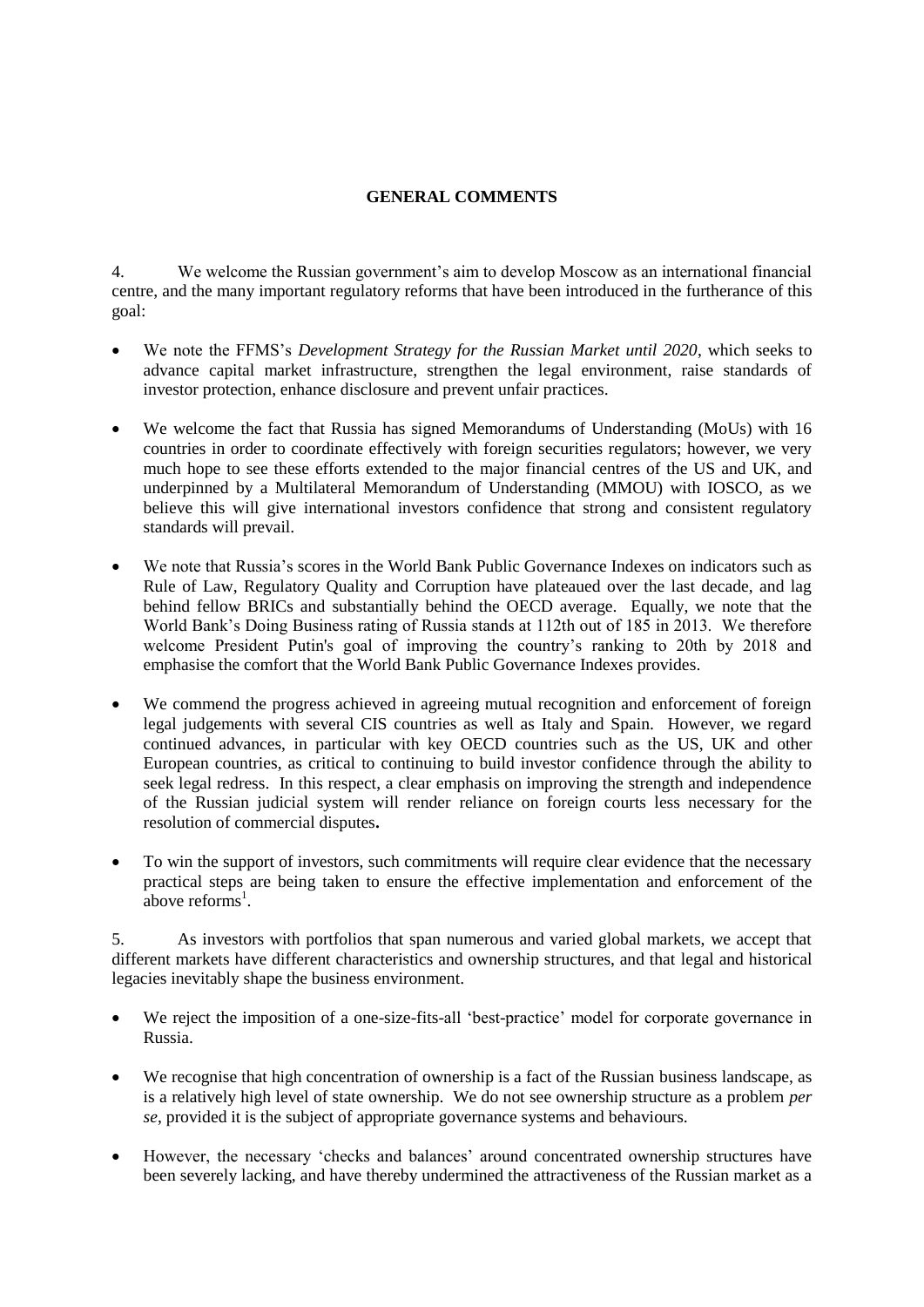whole. This has, in turn, fuelled a 'Russia discount' that has negatively affected all Russian issuers, including those that do not present such ownership patterns, and has spurred many to seek dual or even sole listings on overseas stock exchanges.

 Strong governance protections related to high ownership concentration is especially relevant given the Russian government's plans to undertake a major programme of privatisation, the success of which will depend crucially on strong market confidence in the proposed reforms.

6. Our inclination to invest in Russia would be significantly enhanced by credible evidence of improvements in the corporate governance and regulatory landscape.

- We believe such improvements would lead to lower risk, improved valuations, and enhanced cross-border trade and financial flows that would benefit Russian issuers and their investors alike.
- As foreign investors, we note that our concerns are echoed by domestic investors: Russia has suffered significant net capital outflows (4.5% of GDP in 2011), which look set to persist in the absence of credible reform.

7. Despite the Russian economy"s highly attractive fundamentals, our specific investment exposure is affected by significant concerns about the high level of risk associated with standards of corporate governance, ownership structures, investor protections and the overall judicial and regulatory climate.

8. Our goal is to improve corporate governance in order ultimately to erase the severe discount in Price/Earnings ratios that currently increases the cost of capital for Russian issuers:

 With average 2012 P/E ratios for Russia at 5.3x, versus average figures of 16.1x, 12.8x and 10.0x for India, Brazil and China, respectively  $2$ , the potential improvement in Russian equity valuations is significant, even if only modest progress is achieved.

9. Although framed in terms of voluntary reforms of corporate practice, the recommendations included herein depend critically on broader institutional change:

- The FFMS Code has the potential to drive important change in corporate behaviour, but this will only win the confidence of international investors if it is underpinned by a clear commitment to continuous improvement and transparency across the broader institutional, legal and business culture.
- The voluntary principles of good governance and investor protection embodied in the Code should therefore be underpinned by effective laws and regulations that evolve over time to set a globally-acceptable standard of minimum practice. The Code should thus derive its legitimacy from a clear and credible legislative mandate to drive reform.
- We note that the Code calls for companies to comply with its recommendations on a Comply or Explain basis. While we value the flexibility inherent in a comply-or-explain approach, we also caution against its limitations in an environment such as Russia"s that is dominated by controlled companies. We therefore see the need for a combination of firm rules to lift minimum standards, complemented by the articulation of more ambitious, aspirational best-practice standards that companies should commit to adopt over time.
- In general, we find that the Code as currently drafted sets out a body of practice that represents a notable improvement over the 2002 Code, several of which are highlighted below. At the same time, however, the Code sets a standard that is in many respects consistent with minimum compliance below which investors would likely have significant concerns. As such, many of its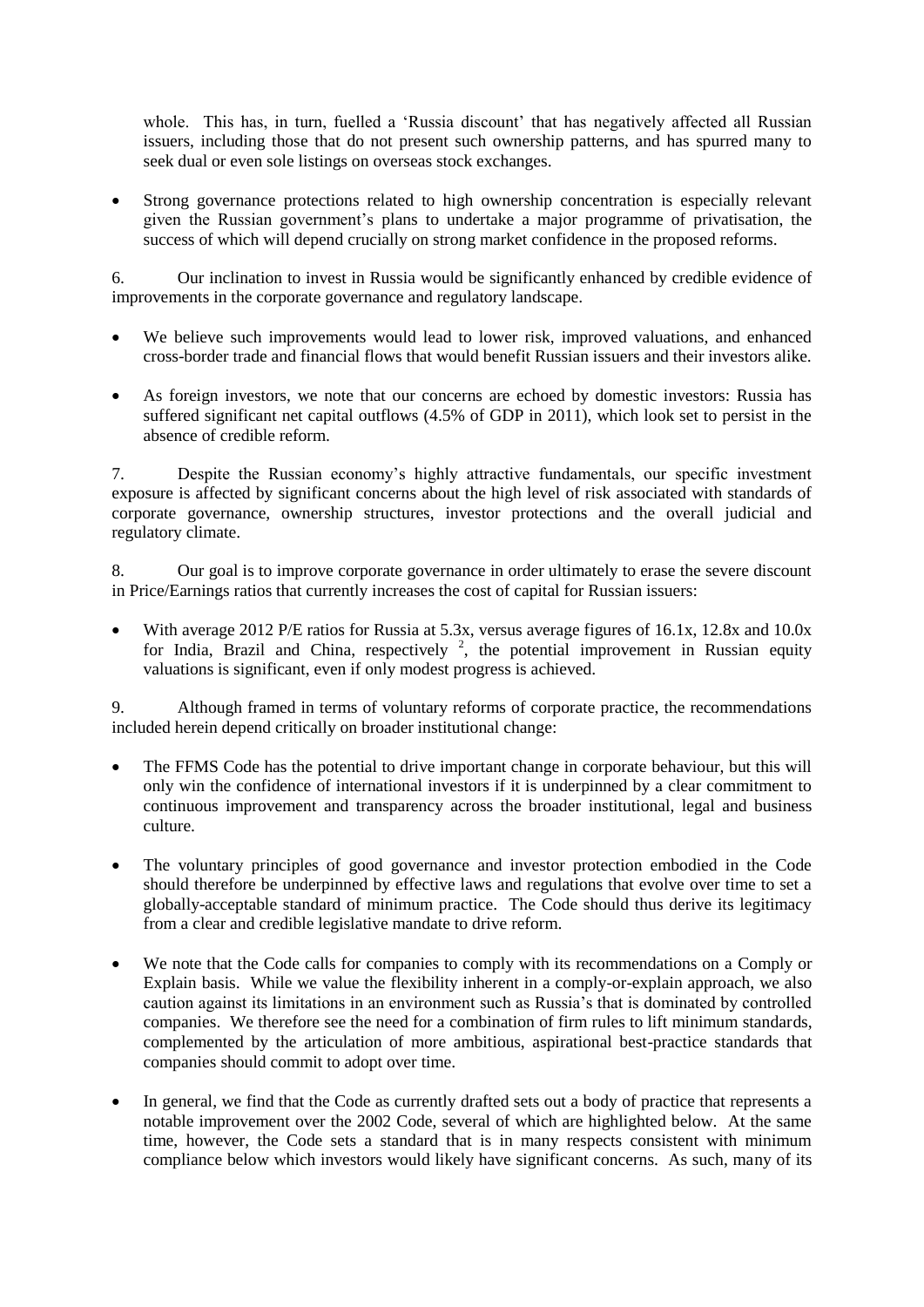recommendations serve as a fruitful basis for legal and regulatory reform, which we hope is forthcoming, together with effective enforcement.

10. We welcome and share the goal of the Moscow Exchange in establishing a new premium market segment ("*Novy Rynok*").

- $\bullet$  We note and share the Exchange's aim<sup>3</sup> to encourage "higher corporate governance and transparency requirements [...] to give comfort to investors and offset deficiencies in Russian  $law^{\mathcal{A}}$ .
- Although not, as such, the subject of this consultation, the *Novy Rynok* plays a positive complementary role to the Code, by serving as a "carrot" to companies that wish to improve their valuation by demonstrating substantive adoption of high standards, many of which are outlined in the Code, as well as in our recommendations for improvements to the Code.
- Overall, we see this Code as serving to drive consistent improvement in minimum standards across the whole of the market, even as the *Novy Rynok* sets a more ambitious objective of establishing a clearly-differentiated standard that is explicitly intended to be aligned with globally-recognised standards of good practice.

11. We see a clear imperative, if these ambitious goals are to be reached, for State-Owned Enterprises ("SOEs") to show evidence of leadership in driving the necessary reforms.

- SOEs represent a major part of the Russian economy, and must serve as exemplars by putting into practice the recommended good practice standards that the revised Code will embody.
- To earn the trust of international investors, any such commitments will require clear and credible evidence of practical change on the ground, through a combination of enhanced reporting, overhauled board accountability systems and wider legal, regulatory and judicial reforms.

12. To be genuinely effective, the Code should be applicable to all Russian listed companies, whether privately-owned or state-owned (SOEs), and all Russian exchanges.

# **Box 1. Comments to the Code**

We note and welcome the fact that the draft Code covers all joint-stock companies.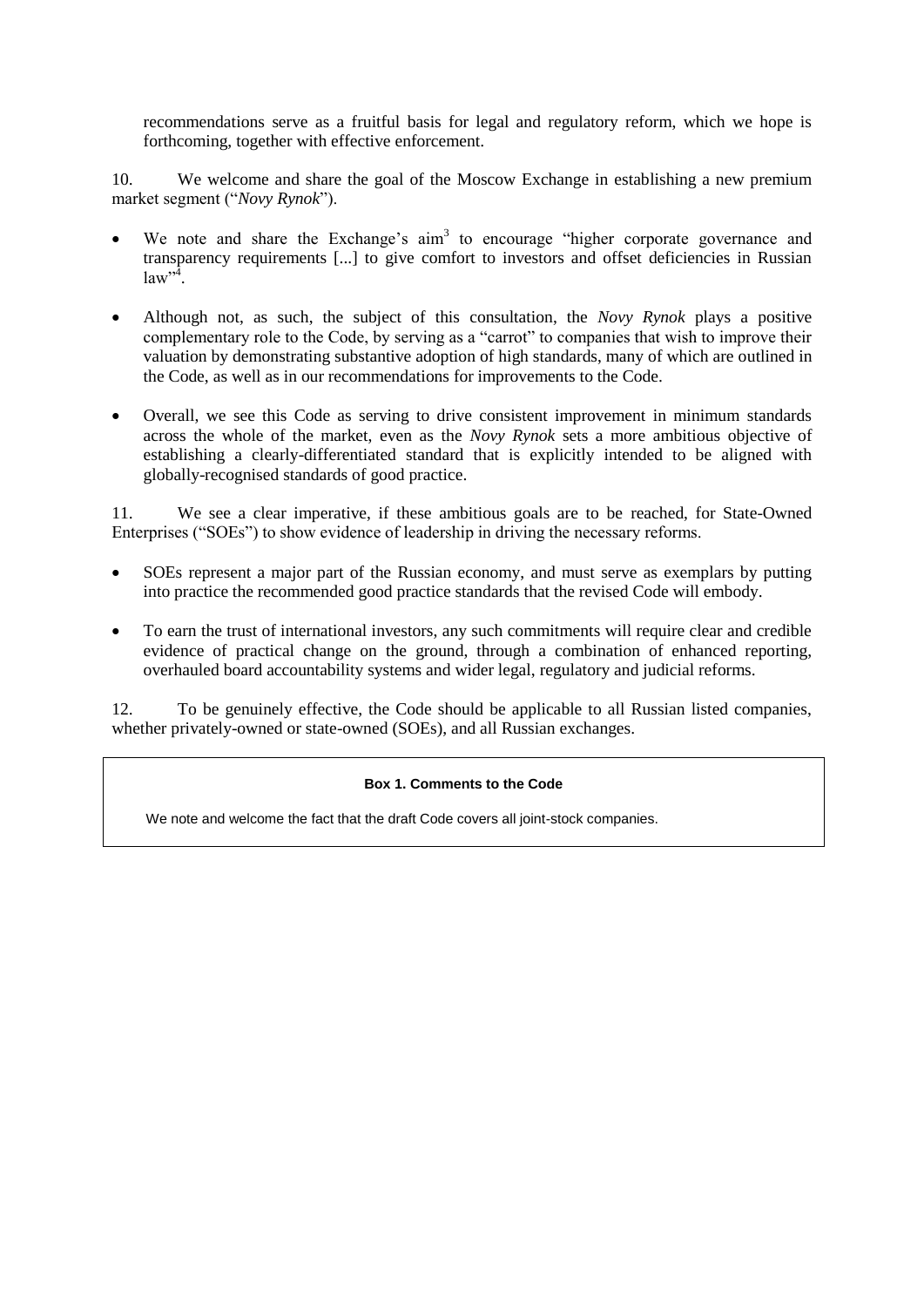# <span id="page-7-0"></span>**RECOMMENDATIONS ON THE CODE**

13. Our predominant concern revolves around safeguarding the interests of minority shareholders and providing them with the effective means to exercise their rights, so as to ensure that 1) powerful controlling or block shareholders operate in accordance with good governance principles, 2) minority shareholders enjoy fair and equitable treatment, and 3) minority shareholders may obtain effective redress in such cases where their interests may be at risk. Our specific recommendations and comments centre on four main topics, namely a) board governance and composition, b) transparency, c) credible minority investor protections and d) reporting against the Code:

# <span id="page-7-1"></span>**BOARD GOVERNANCE AND COMPOSITION**

# <span id="page-7-2"></span>*1. Nomination of board directors*

14. We note the relatively minor role presently played by nominations committees in the nomination of independent non-executive directors (INEDs), relative to that played by either controlling shareholders or by minority shareholders who exceed the minimum ownership threshold required to nominate a candidate for the board.

15. We therefore urge that the Code significantly strengthen the role of the nominations committee, such that it be clearly charged with driving the nominations process, for both board and executive director appointments. In this respect, it is essential that in bolstering the power of the nominations committee, the latter"s independence from the controlling shareholder be strictly protected in respect of INED nominations. The Code should explicitly disallow nominations committees from taking any actions that have the effect of compromising the INED nominations process by restricting the choice of candidates to individuals who are insufficiently independent of the controlling shareholders.

16. To safeguard the integrity of the INED nominations process, the Code should further require companies to give shareholders a forum to challenge the independence of individual candidates, e.g. via the AGM and through ongoing dialogue, and be obligated to evidence such independence through the disclosure provisions noted in (17.) below.

17. The Code should require companies to issue comprehensive biographical data on all board nominees, in particular regarding the skills and attributes they will bring to the board, other roles and directorships, the nature of their relationship with the company and its major business partners, and any other potential conflicts of interest. These data must be released sufficiently in advance of the AGM to enable investors to make informed voting choices (minimum 21 days).

#### **Box 2. Comments to the Code**

We welcome the Code's recommendation (Section 2.1.4.4.3.) that nominations committees interact with shareholders in order to identify potential board candidates, and in particular the Code's explicit call for such dialogue not to be "limited to largest shareholders only".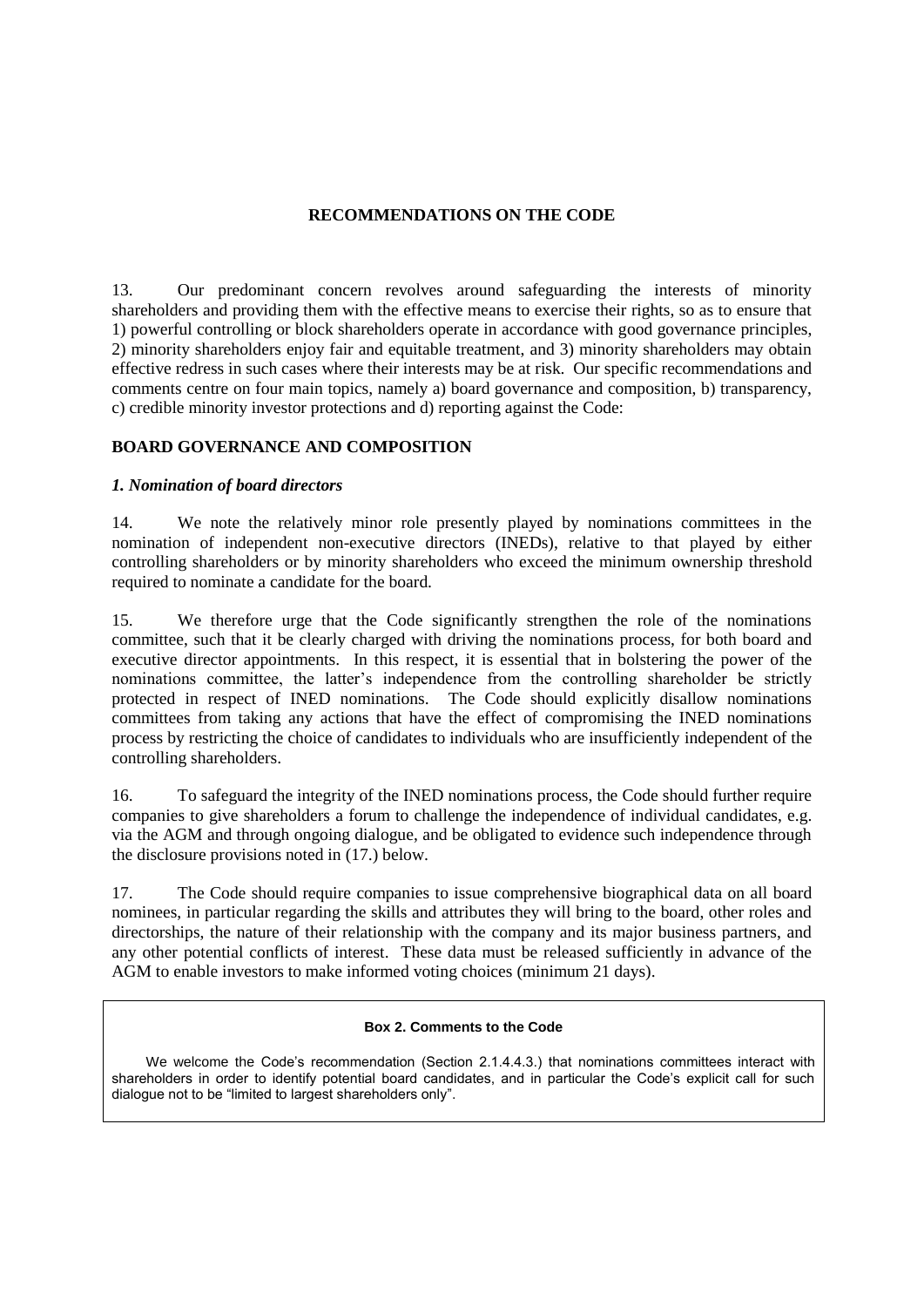# <span id="page-8-0"></span>*2. Director independence*

18. Given the current absence in Russian law and regulation of a clear and consistent definition of independence, we urge the Code to articulate a definition that is consistent with international best practice*.*

19. We emphasise the importance of combining the key principle of independence with equally critical requirements of professional competence, experience in relevant areas and a reputation for integrity.

20. We welcome the *Novy Rynok*"s proposed provision of a minimum of one-third independent directors and no fewer than three persons, provided such individuals meet the above definition of independence and overall competence.

21. However, we also encourage the Code to set a standard of at least 50% independent directors for companies with dispersed ownership; this should be a requirement within the premium (*Novy Rynok*) segment, and observed on a Comply or Explain basis in other segments.

## **Box 3. Comments to the Code**

We note the Code's very detailed description of factors that denote board independence (Section 2.1.3), and in particular its focus on identifying and mitigating conflicts of interest; its attempt to define affiliates, controlled entities and other related parties as broadly as possible in implicit recognition of the widespread problem posed by undisclosed relationships; its emphasis on "substance over form"; and its effort to raise overall board independence by setting out a minimum proportion of one third of the board. We also note the Code's recommendation that the board chairman be an independent director and be available to communicate with shareholders (Section 2.1.4.1).

However, we caution that to win the trust of investors, this very exhaustive enumeration of independence criteria will require practical evidence that it is resulting in stronger, more transparent and responsive boards. In this respect, setting the minimum proportion of independent directors at 33%, while a good positive step, is insufficiently ambitious for companies with dispersed ownership: it should be 50%.

The Code is also largely silent on the risk posed to independence from cross-directorships (save a very brief reference to service on remuneration committees – 2.1.3.1.9); sets an overly generous ceiling (5%) on the maximum shareholding above which a director is considered non-independent.

Finally, we urge that the Code consider the other points noted below related to government-appointed Non-Executive Directors (NEDs), as these aim to strengthen the standard of independence, yet are absent from the current draft.

22. We welcome the Russian government"s decision to replace ministers and other senior public officials on the boards of SOEs with external directors, and understand and welcome the fact that the ultimate goal is to increase the role of independent directors.

23. We note the transitional practice of appointing "professional attorneys" to serve as nonexecutive directors, and caution that these cannot be regarded as a substitute for independent directors. Given current draft legislation identifying seven areas where such professional attorneys may enjoy an exemption from professional liability, SOE boards should, to the extent this is passed, undertake voluntarily to refrain from availing themselves of any such exemptions.

# <span id="page-8-1"></span>*3. Board committees*

24. Given their omission under current law and regulation, the Code should establish a clear minimum requirement that all companies across all listing segments have an audit committee; and that all companies in segments *below* the premium *(Novy Rynok)* segment be encouraged to establish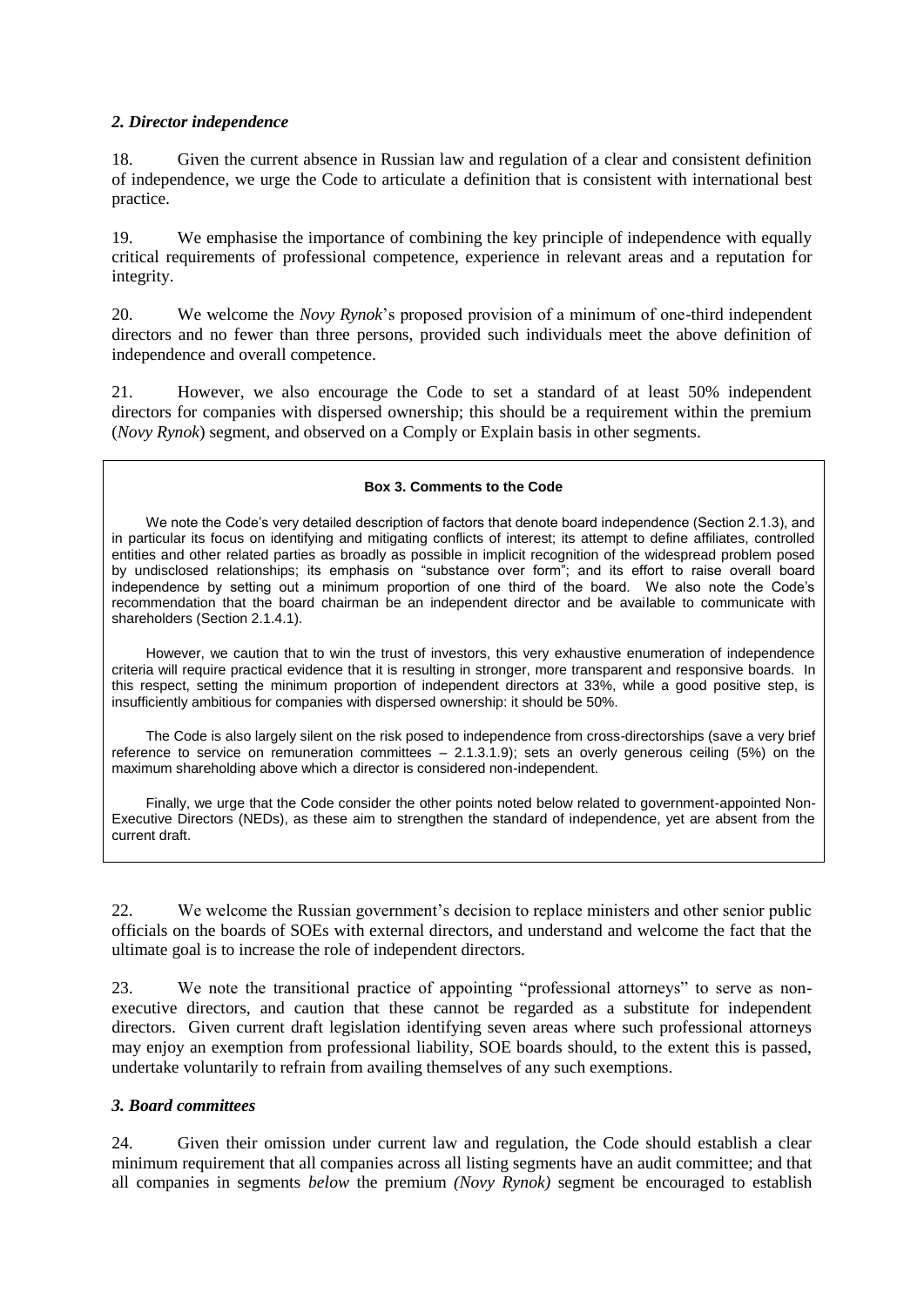nominations and remuneration committees over time, on a Comply or Explain basis. The *Novy Rynok* segment should make all such key committees a requirement.

25. Given the high proportion of extractive and other high-impact industrial companies listed in Russia, the Code should specifically reference the need for the board to set up a dedicated Health, Safety and Environment committee at board level.

26. All committees should be chaired by properly independent directors (see recommendations for independence above) and be predominantly composed of independent directors.

#### **Box 4. Comments to the Code**

We welcome the Code's recommendation (Section 2.1.4.4) that companies set up board committees with audit, nominations and remuneration committees, as well as "other standing and ad hoc committees" as appropriate. We further welcome the recommendation that all be chaired by INEDs, and that the audit committee be fully independent. These are major positive steps.

However, we caution that the effectiveness of these key committees depends fundamentally on their quality, independence and resourcing, as defined elsewhere in this submission.

Moreover, we note and agree with the Code's recommendation against over-stretching INEDs by limiting their involvement in too many different committees. That being the case, however, with a minimum independence quotient of only one third of the total board (or three individuals), we question how it will be possible to have a sufficient number of INEDs to properly resource fully independent audit (Section 2.1.4.4.1.) and remuneration committees (Section 2.1.4.4.2.), as well as a majority-independent nominations committee (Section 2.1.4.4.3.). This underscores the need for a higher proportion of INEDs, which, per above, we recommend to be at least 50%, especially for non-controlled companies.

### <span id="page-9-0"></span>*4. Audit committees*

27. We urge boards to establish audit committees that are properly resourced with financiallyliterate independent directors, and whose function is explicitly distinct from that of the revision commission.

28. Given the revision commission"s entirely different purpose relative to the audit committee, i.e. its role as *de facto* agent of the dominant shareholder with no accountability to the board, we consider it critical that the audit committee have sufficient authority, independence and skill to fulfil its mandate properly to oversee the audit process, monitor and mitigate conflicts of interest and safeguard minority shareholder interests and rights, particularly in respect of related-party transactions.

#### **Box 5. Comments to the Code**

The Code contains an extraordinarily detailed set of recommendations concerning the proper functioning of the internal audit process, including explicit language concerning mechanisms to ensure its independence (Section 5.2), all of which is sensible.

However, the Code then goes on to stipulate additional detailed terms governing the revision commission (a.k.a. internal audit commission), including language purporting to link this body with the work of the audit committee. Insofar as the revision commission is widely viewed as acting at the behest of the controlling shareholder, whereas the audit committee aims to be fully independent and serve as the guarantor of minority shareholder interests, it is vital that the two maintain their distinct identities and functions. Many investors have even argued for the outright elimination of the revision commission, as its value to minority investors is not clear.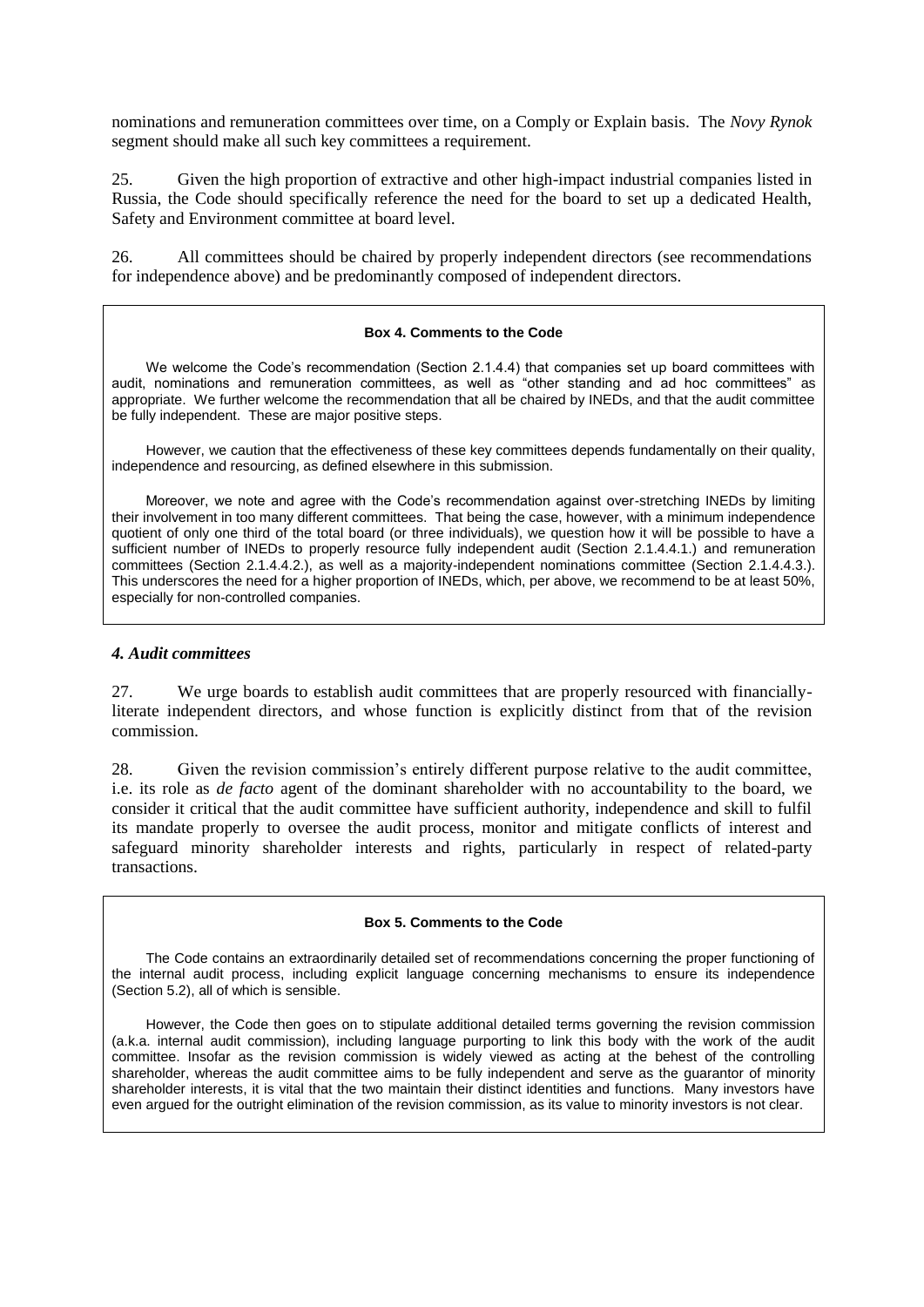29. The audit committee should, at a minimum, be majority-independent (where independence meets the strict definition outlined above), with a financially-literate chairman and fellow members; the Code should encourage companies towards a fully independent Audit Committee over time.

#### **Box 6. Comments to the Code**

We very much welcome the Code's recommendation that audit committees exclusively comprise independent directors (sect 2.1.2.4.1); this is a major step forward.

However, we caution that the impact of this recommendation depends entirely on the rigour with which the independence definition is applied. In fact, it is preferable to have an audit committee that comprises a majority of genuinely independent and competent members than one that is nominally 100% independent but ineffectual. In this regard, we consider it inadequate to require that only one audit committee member be financially literate, and further note that the Code's definition of financial literacy is weaker than that normally regarded as necessary for this role.

We also note with some concern the minor mention made of the audit committee's oversight role of the whistleblower protection ("prevention of bad faith action on the part of employees and third parties"); and the placement of "negligence, fraud, bribery and corruption, commercial bribery and various illegal activities that are detrimental to the company" in a footnote (Section 2.1.4.4.1.4). These issues pose significant operational, legal, commercial and reputational risks and therefore merit proper attention in the Code's articulation of the board's responsibilities. We also note the Code's implicit assumption that the whistleblowing apparatus overseen by the audit committee is to be entirely managed by executive bodies; the Code ought to recommend clearly in favour of an independent externally-operated whistleblower reporting system, so as to enable effective and confidential participation.

30. Given that only 60% of the largest SOEs currently have an audit committee, we strongly urge the Code to ensure that this requirement apply as much to SOEs as to private sector issuers.

31. The audit committee should be properly empowered through explicit terms of reference to obtain candid and independent advice from the external auditors. We note the limitations under current Russian law regarding the power of the audit committee to take appropriate action for the protection of minority shareholders,; we therefore urge the Code to articulate a standard for the effective empowerment of the audit committee that is consistent with Russian law, such that the board, either itself or acting with the assistance of the audit committee, deliver the necessary level of protection to minority shareholders.

32. This includes giving the audit committee the authority to disclose areas where it has disagreed with and been overruled by the main board, while the Code should also require the main board to provide an explanation for such areas of disagreement.

33. We note the absence of any legal requirement for shareholders to approve the selection of the audit firm that will conduct the audit of the IFRS financial statements, whereas selection of the RAS auditors does require shareholder approval. We therefore urge the Code to require issuers likewise to submit the IFRS auditors' appointment to a shareholder vote.

34. We urge that the Code require the auditors explicitly to disclose any relevant conflicts of interest.

35. We recommend that the Code include a requirement related to auditor rotation, such as requiring that the audit mandate be put out for re-tender at regular intervals and/or that the individual audit partner be rotated.

36. We also recommend that the current language governing restrictions on non-audit services by audit firms be clarified through the adoption of clear guidance on the maximum allowable level of non-audit fees relative to audit fees.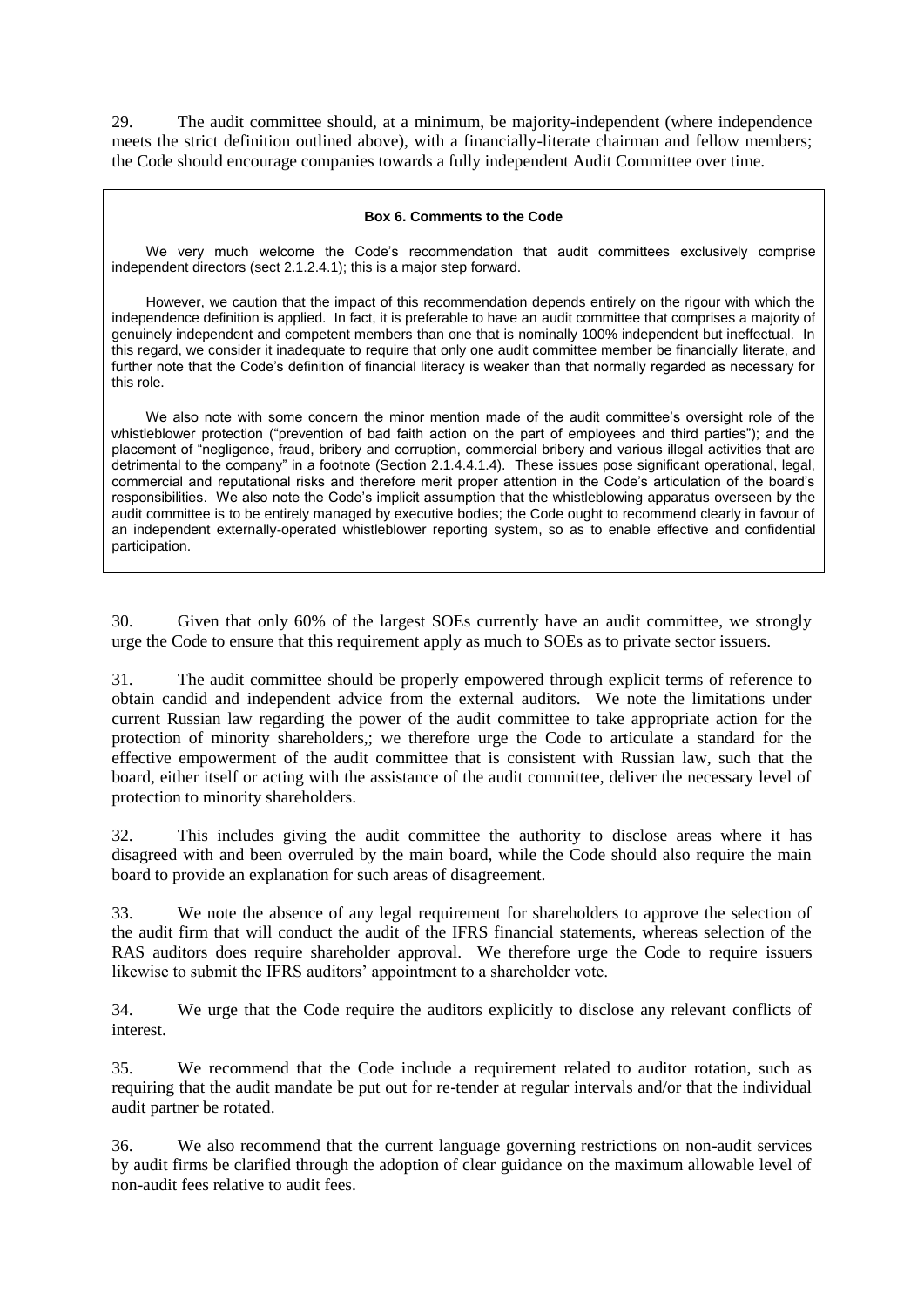#### **Box 7. Comments to the Code**

We note that the Code omits any reference to the need for audit committees to take positive steps to address and overcome conflicts of interest, including the pressure on both auditors and audit committees to suppress information. The Code also omits clear guidance regarding the balance between audit and non-audit services.

## <span id="page-11-0"></span>*5. Risk management and internal controls*

37. Boards should ensure proper oversight of internal risk controls as regards all key financial, operational and reputational risk factors. Included within this are the adoption and effective implementation of comprehensive anti-fraud, anti-money-laundering, anti-corruption and other ethics and compliance systems.

38. Particular attention should be paid to the design and implementation of effective internal reporting mechanisms (a.k.a. whistleblower protection systems), so as to ensure that employees and other third parties who report wrongdoing enjoy sufficient protection against intimidation or unfair penalties.

39. Boards should also ensure clear leadership on, and effective oversight of, robust practices related to environmental, health and safety and community relations management, to the extent that these may have a material impact on the business performance and reputation of the company. The above-noted focus on effective internal reporting (whistleblower protection) mechanisms is equally relevant in these areas.

40. In this regard, we strongly welcome the recommendation issued in 2011 by the Ministry of Finance in favour of disclosure of ecological information in financial statements. We trust that appropriate corporate disclosure of environmental, social and other stakeholder-related information, and the improved management that such transparency is likely to bring about, will strengthen companies" ability to guard against punitive regulatory enforcement actions related to such potential breaches.

#### **Box 8. Comments to the Code**

We welcome the Code's recommendation that the board "consider the interests of stakeholders, including employees, creditors, suppliers of the company and people living in the territory in which the company operates" and to respect "accepted environmental and social standards" (section 2.1.1.). We also note the explicit reference to the board's responsibility to "assess social, ethical, environmental and other non-financial risks faced by the company" (Section 2.1.2.1.) and to demand accountability from management of such risks.

Finally, we commend the Code for recommending disclosure of the company's social and environmental policy (section 6.4), reporting of its sustainable development performance in accordance with the Global Reporting Initiative, and publication of the results of its "technical audit, ... quality control systems and certification … of compliance with international standards". We also favourably note the Code's call for the Annual Report to include information on employee health and safety, training and environmental protection (Section 6.5).

# <span id="page-11-1"></span>*6. Board control over controlled undertakings*

41. It is of major practical concern that the effectiveness of the board of directors in exercising its duties is severely constrained by the fact that it typically has oversight and decision-making authority only over the company"s direct activities, and not over its controlled undertakings.

42. The Code should therefore require companies to define the board"s remit sufficiently broadly to address this deficiency, ensuring that the parent company board disposes of both the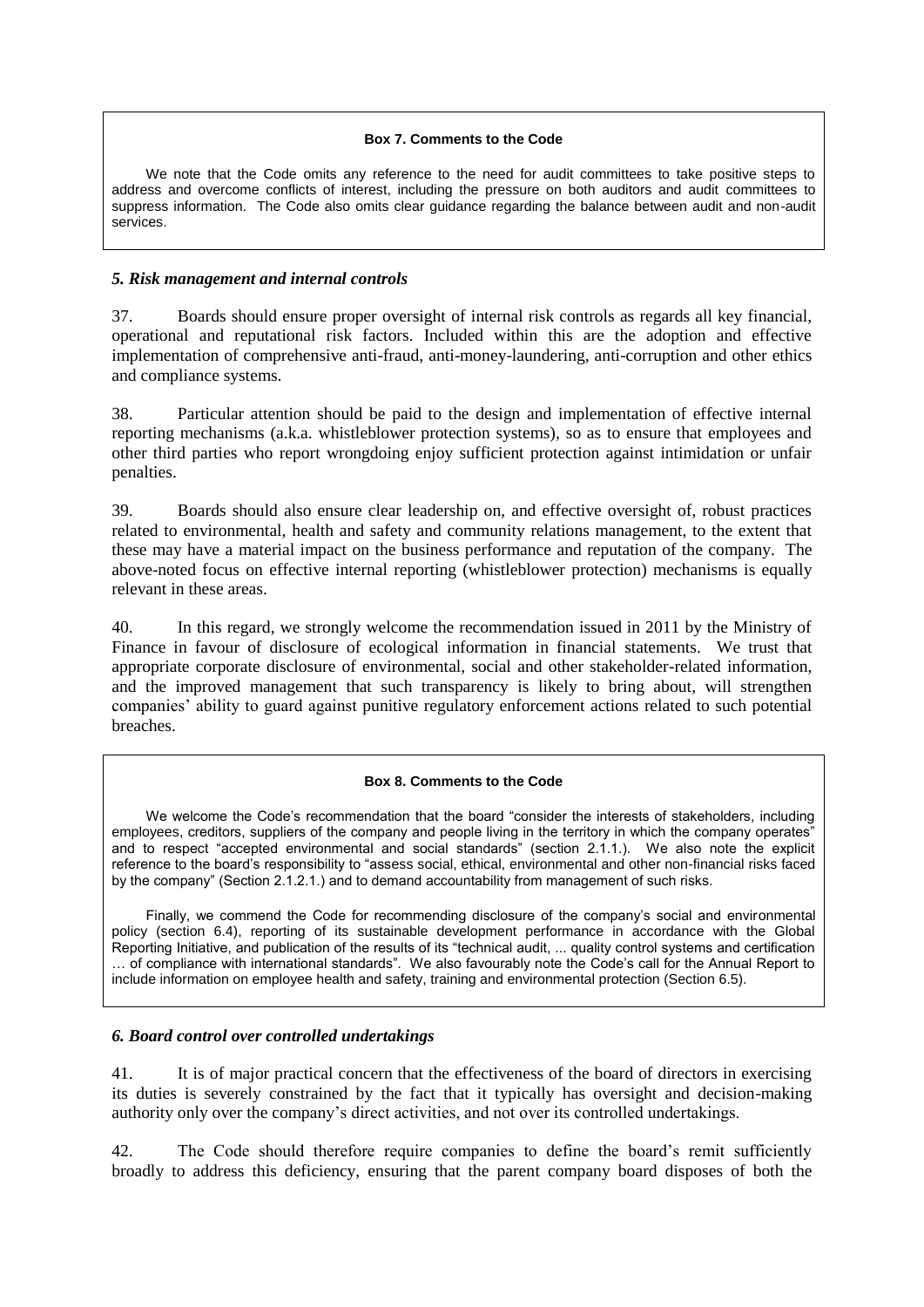necessary information regarding the activities of such controlled undertakings and appropriate decision-making authority, in particular in relation to the oversight and approval of RPTs.

#### **Box 9. Comments to the Code**

We note the Code's explicit acknowledgement that the NEDs' and INEDs' ability to discharge their duties "largely depends on the form, timing and quality of information they receive", which it candidly acknowledges "is not always sufficient to enable board members to properly perform their duties". As such, we welcome the Code's call for board members to request additional information, but most importantly for companies to commit to providing it as part of their formal written duties.

# <span id="page-12-0"></span>*7. Fiduciary obligations for board directors*

43. We regret the absence within current Russian law of a comprehensive and effective definition of fiduciary obligation for board directors that comprises duty of care and duty of loyalty. We see such a concept, in combination with robust enforcement, as an essential component of a legal framework that effectively underpins corporate accountability. Until this gap is closed, we recommend that, at a minimum, the Code establish a voluntary standard that articulates such obligations for board directors.

# **Box 10. Comments to the Code**

We note that Section 2.1.1 of the Code requires companies to ensure that board members "act in good faith" and reasonably ... with due care and diligence". While this is consistent with the basic concept in current Russian law of fiduciary obligation, it stops short of providing the breadth and precision noted above, thereby limiting director obligations to a narrow set of objective duties that absolve them of the responsibility to exercise independent judgement.

44. Moreover, insofar as Russian courts have not recognised as binding the current Code"s requirement governing fiduciary obligations, it is essential that the revised Code require this concept to be explicitly referenced via a clear contractual obligation in director contracts.

45. However, we caution that in light of broader concerns regarding the enforceability of contractual agreements, such a soft law approach to strengthening fiduciary obligations will inevitably fall short of international investors" expectations, and should be seen only as a stopgap measure that sets the stage for full legal and regulatory reform.

# <span id="page-12-1"></span>*8. Board evaluation and succession*

46. The Code should encourage greater board effectiveness by requiring regular board evaluation, through both annual self-evaluation and periodic independent assessments, along with annual disclosure to shareholders on findings, actions points and progress.

47. The Code should also require the nominations committee to disclose its processes surrounding executive and board succession planning and recruitment.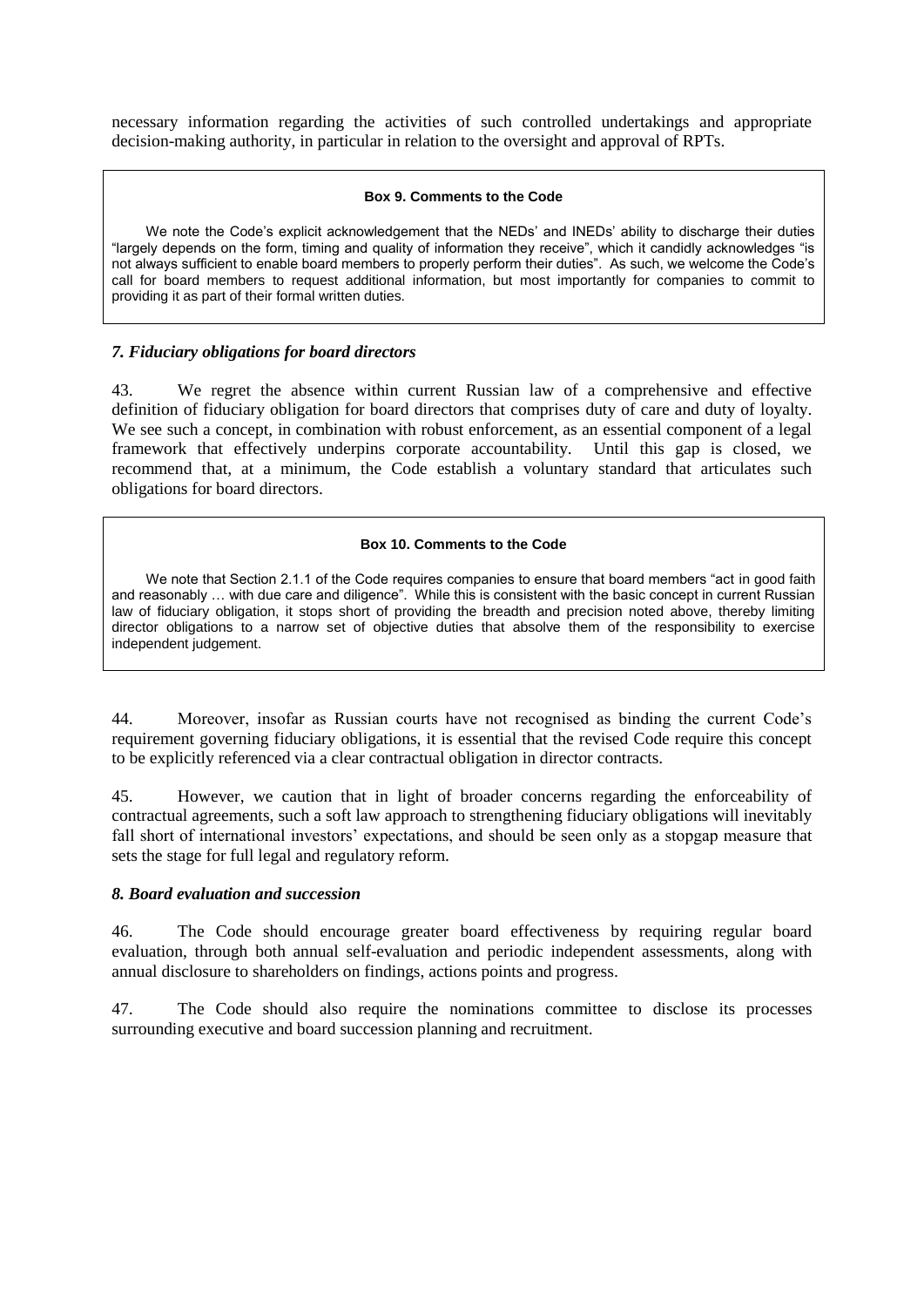#### **Box 11. Comments to the Code**

We welcome the provision in Section 2.1.2.9 recommending that boards undertake annual evaluation of their effectiveness, and specifying that such reviews be carried out by an external, independent party at least once every three years, with the option of self-assessment in other years. We also welcome the recommendation that the key results of such assessments be reported annually to investors, together with the publication of the comfort letter from the independent consultant. These constitute important positive steps that are consistent with global best practice.

We also welcome the recommended disclosure of the number, type (i.e. in-person/telephone) and attendance levels of board meetings (Section 2.1.4.3), as this can help inform investors evaluate individual board member effectiveness at director re-elections.

On the other hand, we note with some concern the minimal attention accorded to the nominations committee's responsibility to lead succession planning, both of the board and of key executives (Section 2.1.4.4.3.). Equally, despite positively referencing board induction, the Code omits any reference to on-going board training and development.

## <span id="page-13-0"></span>**TRANSPARENCY**

48. A dominant concern of international investors relates to the need to minimise the asymmetry of information that exists between minority shareholders and controlling shareholders. A key objective, therefore, of the revised Code, should be to establish an overall disclosure policy that is both fair to all shareholders and continuous for all material developments.

## <span id="page-13-1"></span>*1. Disclosure of beneficial ownership*

49. Boards should commit to make full and comprehensive disclosure of all beneficial owners with substantial stakes (for example more than 5%) and affiliated parties, including all material information regarding share ownership and voting rights.

50. In this context, it is imperative that the definition of who is a related party, a controlling shareholder, an affiliated party and a shadow related party be clarified and strengthened.

51. We note and welcome the support expressed by President Putin for such disclosure in the context of his promotion of "de-offshorisation".

52. Boards should commit to disclose all material Related-Party Transactions ("RPTs") and submit them for the review and sole approval of INEDs.

53. To aid transparency and permit effective scrutiny by the INEDs, identification and disclosure of RPTs must be made based on IFRS, not only for parent companies as is required under pending Russian law, but also and importantly for all subsidiary operations and affiliates, which remain exempt from the IFRS reporting requirement (see IFRS reporting below).

54. Boards should commit to place all material RPTs to an *ex ante* vote by shareholders who are not conflicted only. Shareholders, key board members and executives with a material interest in transactions or related matters must fully disclose such involvement and must not vote.

55. NOTE: These recommendations rest crucially on the appointment of properly competent and independent INEDs, as called for above. We note and welcome proposed provisions regarding RPTs in the *Novy Rynok*, but caution against the limited role defined for INEDs in the *Novy Rynok*"s proposed standard.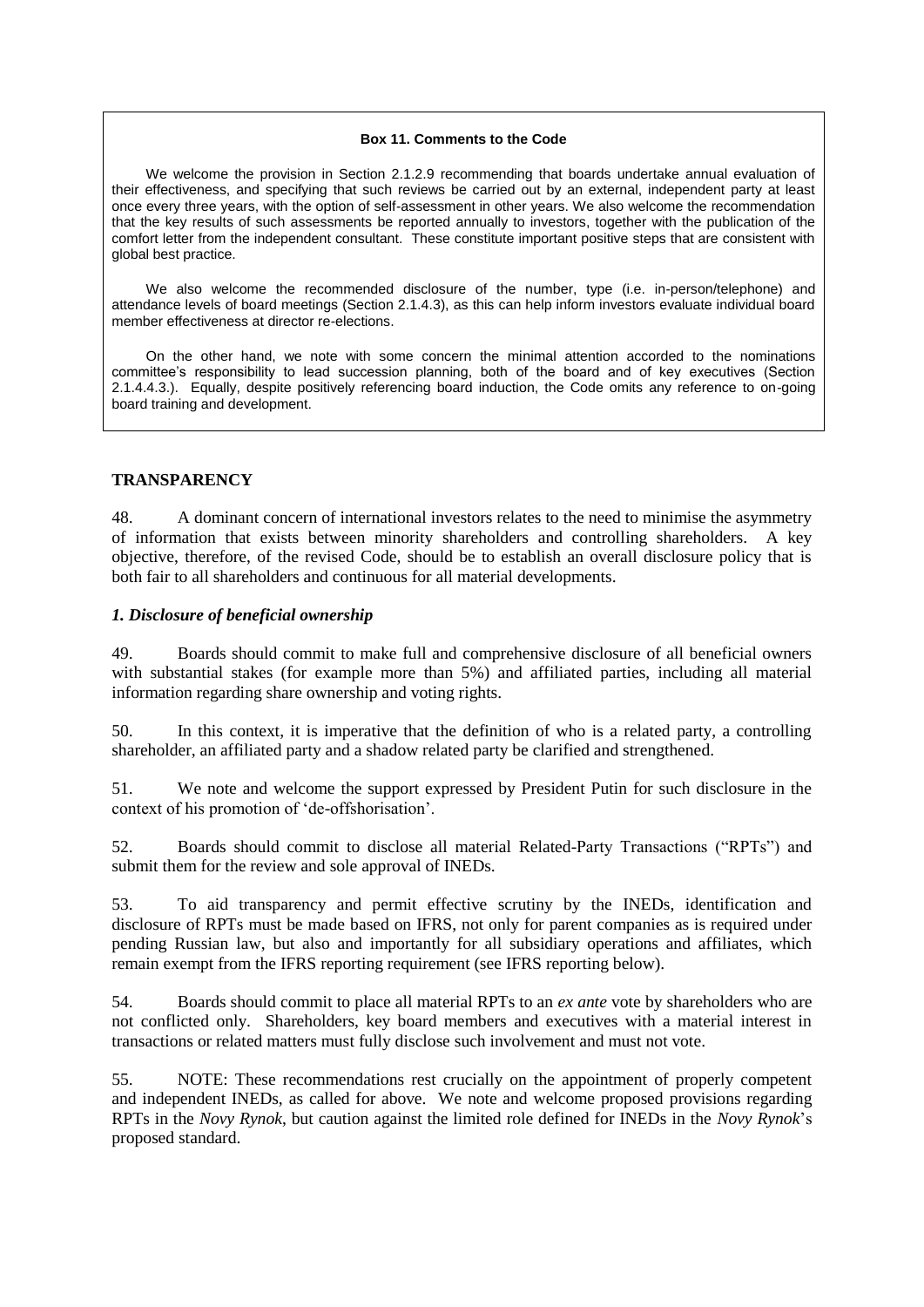#### **Box 12. Comments to the Code**

We welcome the recommendations in Section 6.4. specifically urging companies to disclose "all material information, even if not required by law", and in particular the stipulation that this be "not only about itself but also about any legal entities which are controlled by and are material to the company".

We positively note the Code's call for information on RPTs based on IFRS, the latter's materiality threshold of 1% (versus the 2% set by Russian law), and the greater detail that the Code recommends with respect to RPT disclosure. IFRS reporting is a welcome improvement, but its limitations must also be borne in mind.

Finally, we commend the Code for its explicit call for "information about possible or actual acquisition by certain shareholders of a degree of control disproportionate to their shareholdings in the share capital of the company, including on the basis of shareholder agreement or the existence of ordinary and preferred shares with different nominal values".

Provided it is genuinely complied with, i.e. in substance rather than merely in form, such a disclosure standard will be positively viewed by investors and help to alleviate concerns about poor transparency. In combination with effective oversight by properly independent and competent audit committees, such transparency can help build trust and protect the value of investments.

## <span id="page-14-0"></span>*2. Timely and consistent disclosure*

56. We urge that RAS and IFRS accounts be disclosed simultaneously.

57. We note that investor information is often provided mostly in Russian, and urge the Code to require that all information be released simultaneously in both Russian and English any company where there is a significant international investor base.

58. We note the tendency for the quality and timeliness of investor information to deteriorate following the initial levels established at the time of IPO. We therefore urge issuers to maintain a sustained level of disclosure, consistent with that established at the time of the IPO, as well as professional standards of investor relations.

#### **Box 13. Comments to the Code**

We welcome the provision in Section 6.1. recommending simultaneous domestic and international disclosure of material information for companies whose securities are traded on foreign markets, as well as the call for electronic means of communication.

However, we regret the omission of any reference to English-language disclosure, and caution that this risks undermining Moscow's ambitions to become and International Financial Centre by 2020. We also encourage the Code to articulate a set of good practice guidelines for Investor Relations activities against which companies can be benchmarked.

We welcome the Code's explicit recognition of the board's responsibility to treat all shareholders fairly "in cases where (its) decisions (…) may have different effects on different groups of shareholders" (Section 2.1.1.). Yet despite this, we note with concern that it is silent on the particular challenges facing DR holders, as well as the disproportionate access to information afforded to holders of 25% of shares, both of which should be remediated and treatment equalised.

In light of concerns that controlling shareholders may have undue influence and privileged access to information, we welcome Section 2.1.4.2's further emphasis on the need for all board members (emphasis added) to have "equal rights of access to documents of the company and those of the legal entities controlled by the latter"; and that the sharing of confidential data on an unrestricted basis likewise requires board members to reciprocate with proper protection of confidentiality.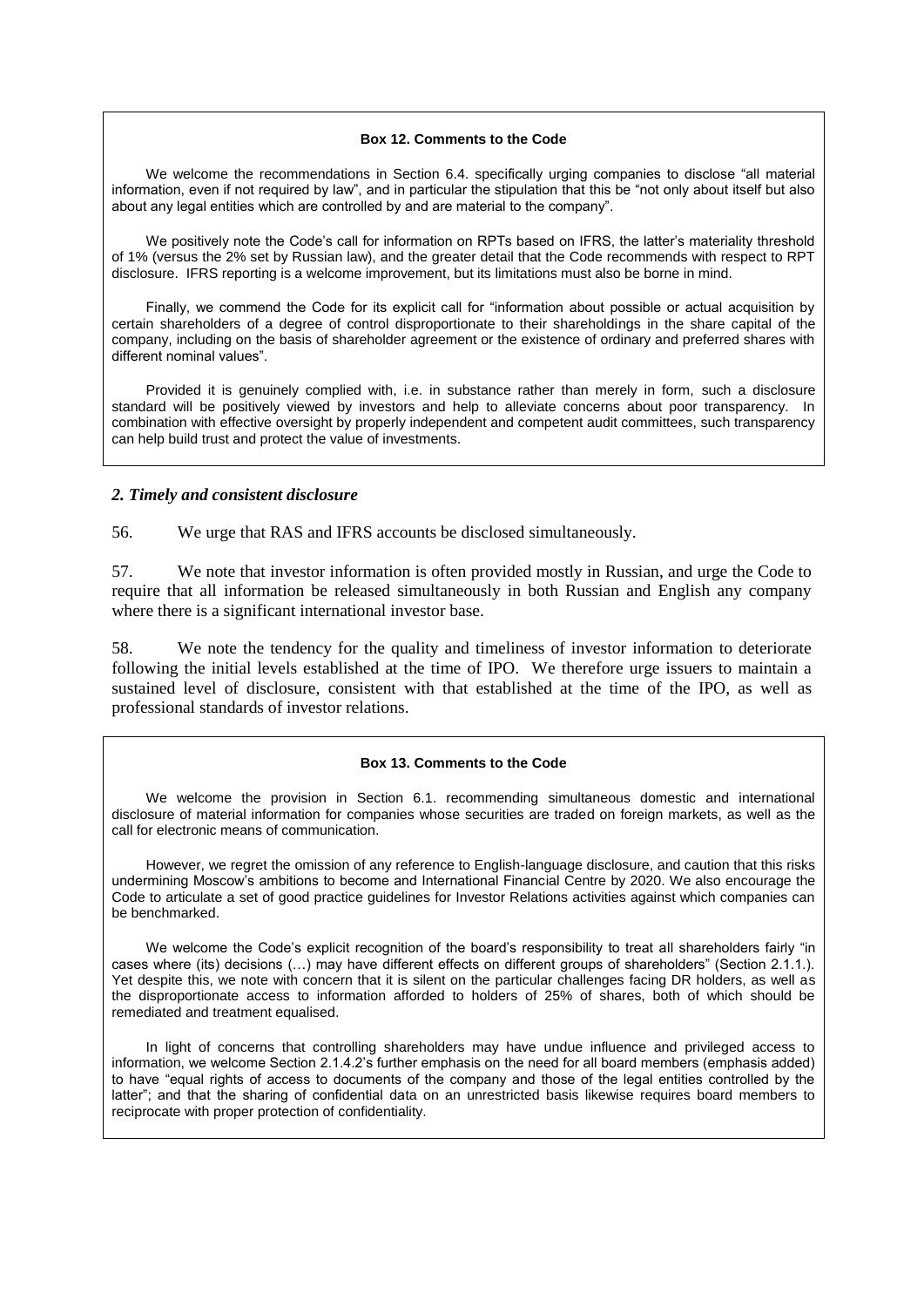59. The Code should consider issuing a set of standardised best-practice Investor Relations guidelines against which companies could be benchmarked.

# <span id="page-15-0"></span>*3. IFRS financials*

60. In light of the current concerns arising from the dual system of accounting, we welcome the requirement that all consolidated accounts be issued according to IFRS.

61. We would also encourage companies to adopt IFRS for interim (semi-annual, quarterly) accounts.

62. Most significantly, we note the exemption that still applies to non-consolidated subsidiary operations, and would therefore urge companies voluntarily to adopt IFRS reporting across all reporting entities.

- Insofar as RAS are currently required for such individual entities, they form the basis for determining net income for purposes of determining tax liabilities and dividend distributions. Any discrepancies between tax and financial accounts, and between RAS and IFRS, should be fully explained, so that rather than reducing financial results to match tax figures in order to deflect the risk of spurious tax audits, reported financial results can be reported in their full amount and thereby support appropriate levels of dividend payout.
- While we urge the Code to require companies voluntarily to resolve these discrepancies through the above-noted comprehensive reporting, we believe the best outcome lies in the introduction of a clear timeline by the regulatory authorities to abandon RAS as soon as possible and establish IFRS as the sole reporting standard<sup>5</sup>.

63. We note that the use of IFRS is only as effective as the standard-setting and enforcement structures in place to monitor its implementation; further, we note that special exemptions (e.g. on disclosure of ties between managers and suppliers/contractors for SOEs with over 25% state ownership) undermine the overall effectiveness of this standard, and by implication the credibility of broader reform efforts. We therefore urge the Code to emphasise the need for consistent application of the standard, particularly as regards RPTs.

#### **Box 14. Comments to the Code**

We note that the Code is silent on the need for IFRS reporting to be extended to non-consolidated affiliated companies, and strongly recommend that it urge companies voluntarily to address this gap, particularly insofar as opacity related to the discrepancy between RAS and IFRS can result in depressed dividend payments.

# <span id="page-15-1"></span>*4. Remuneration*

64. We note the significant gap between emerging global best practice and Russian practice with regard to shareholder oversight over executive pay. In particular, investor attention in other markets has shifted below board-level compensation to the executive, and focused on the extent to which incentives are aligned with risk and long-term value creation.

65. We encourage companies to improve transparency on remuneration of board directors and key executives, by disclosing on an individual basis: base salary, variable cash and non-cash awards, all cash and in-kind benefits, severance arrangements, golden hellos and parachutes, and performance targets calibrated to an appropriately-selected and disclosed peer group.

66. We note that under Russian law, the board lacks the power to oversee executive pay policies. However, global experience has shown that pay transparency without accountability to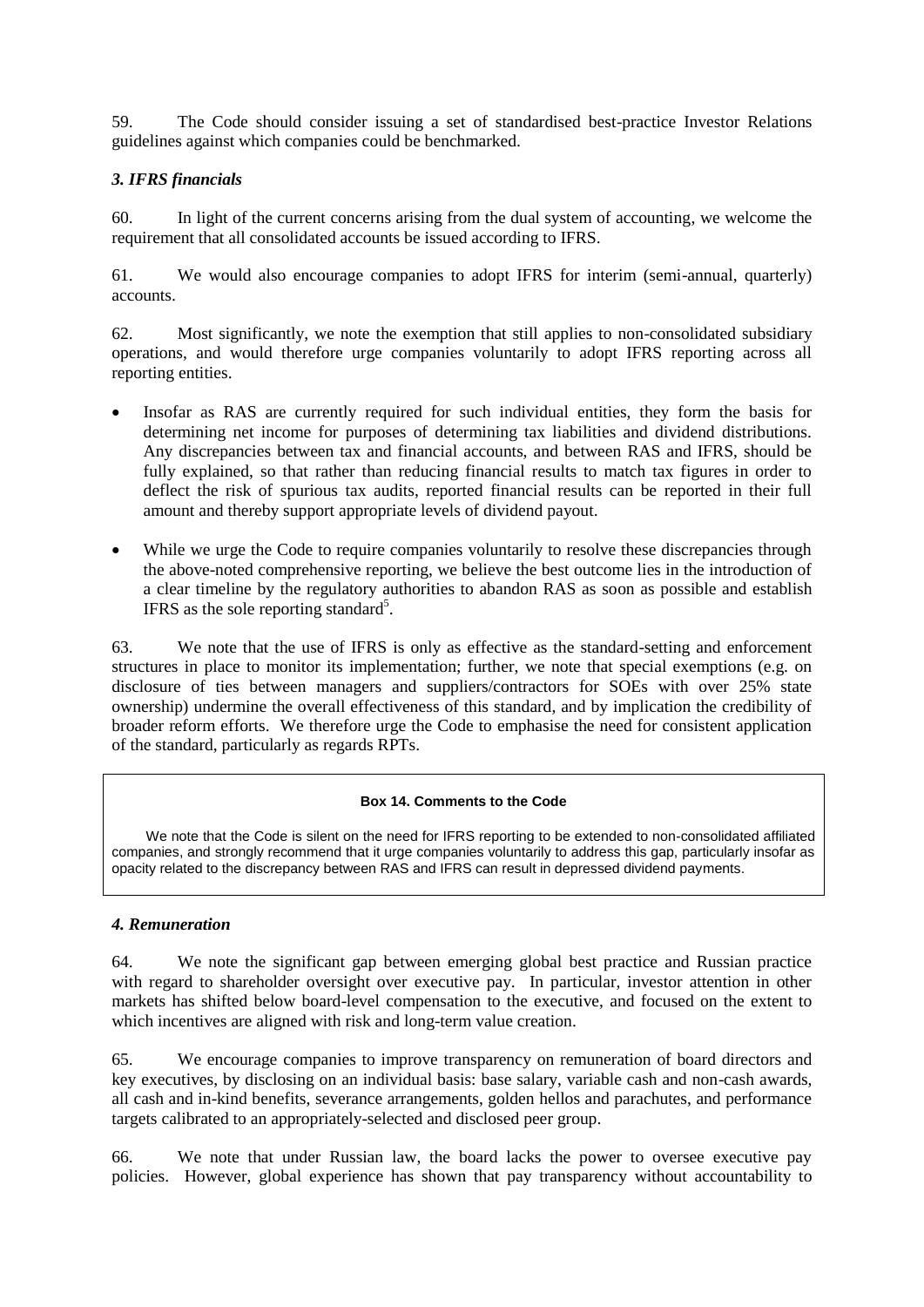shareholders has contributed to a rapid escalation in pay levels that has been unsupported by underlying corporate financial performance. Global best practice therefore requires boards to be accountable to shareholders for the adoption of appropriate executive pay policies; this accountability may take the form of periodic (annual to tri-annual) shareholder votes on both remuneration policy and actual pay packages or annual votes to renew board remuneration committee members. We encourage the Code to keep the introduction of appropriate accountability mechanisms under review, e.g. by setting a periodic "Say on Pay" requirement as a best-practice standard in the Exchange"s highest-level premium *(Novy Rynok)* segment, together with publication of vote results.

67. Transparency and accountability on remuneration should apply equally to private sector companies and SOEs.

#### **Box 15. Comments to the Code**

We welcome the Code's recommendation that a majority-independent remuneration committee lead the development of remuneration policy, and that this policy "comply with the principles of transparency and accountability" (Section 2.1.2.5). However, the Code omits guidance on how this accountability is to be delivered, given the absence of any practical shareholder oversight mechanism, e.g. via a vote.

It is positive that the Code recommends a prohibition against board members hedging their shareholdings in the company (Section 4.2.4). It should ban any pledging of material shareholdings by board members and senior executives, or at a minimum require full disclosure.

The Code also sets a remarkably good standard in relation to the need for comprehensive disclosure of pay policies for executives and key employees (i.e. salary, cash and non-cash benefits); short- and long-term incentive plans with lock-ups and performance conditions (4.3.3.); clear KPIs tied to long-term value generation; use of peer groups with careful targeting to avoid "spiral increases"; non-financial targets; and even clawback provisions in the event of unlawful payment of funds.

It is also commendable that the Code explicitly addresses the need for alignment between pay, risk management and long-term value creation (Section 4.3.6) .

The Code urges individual disclosure of pay at board level, but stops short of calling for individual or even banded pay disclosure of highest-paid executives. Although this lags global best practice, it is our understanding that the real priority concerns self-dealing arising from related-party transactions, rather than outsized executive remuneration. Should self-dealing be successfully brought under control, and give rise to pay concerns similar to those experienced in other markets, we would advise that a future revision of the Code consider individual disclosure of top executive remuneration, as well as the introduction of a Say-on-Pay provision.

# <span id="page-16-0"></span>**CREDIBLE MINORITY INVESTOR PROTECTIONS**

#### <span id="page-16-1"></span>*1. Equal rights for all shareholders*

68. The provision that currently allows shareholders who hold over 25% of shares to have unlimited access to information should be eliminated.

69. Minority investors must have access to full information about subsidiaries and related parties, and enjoy equal treatment on payment of dividends, e.g. within any series of a class, all shares should carry the same rights.

70. All investors should be able to obtain information about the rights attached to all series and classes of shares before they purchase them.

71. Insofar as so much exposure of international investors is via Depository Receipts (DRs), we urge that the Code ensure that DR holders enjoy the full range of equal rights compared with ordinary shareholders, including with regard to voting, board nomination, dividends and pre-emption<sup>6</sup>.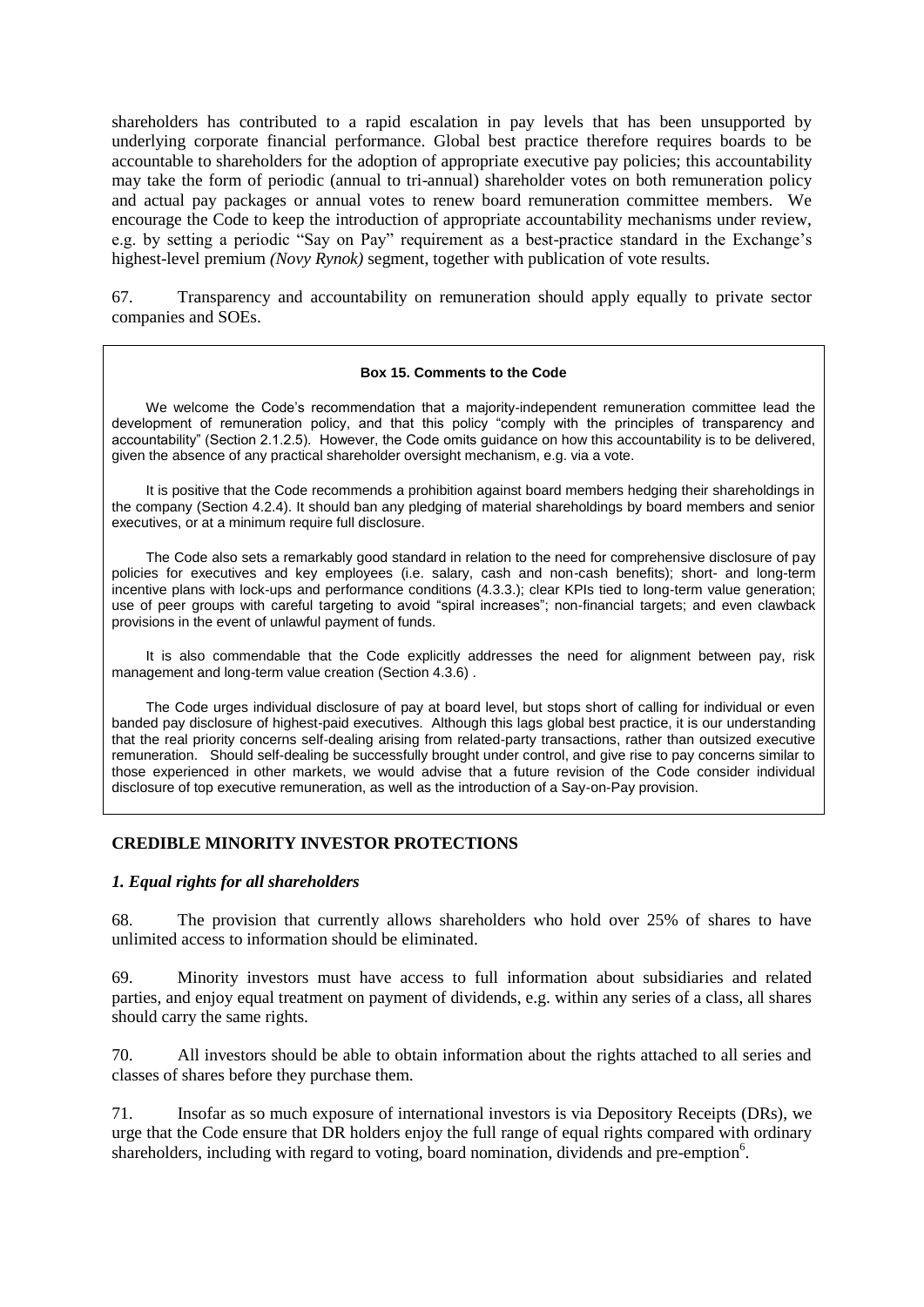# <span id="page-17-0"></span>*2. Additional protections in cases of controlled companies*

72. At the heart of international investor concerns lies the high incidence of controlled company ownership structures – not because this *per se* undermines investibility, but because it is frequently associated with inequitable treatment of minorities by dominant shareholders. We therefore urge the Code to require controlled companies to adopt the following additional protections as a means of safeguarding minority shareholder interests and rights:

- INED-only votes on RPTs: Explicit requirement that only independent directors may vote on RPTs;
- Free float: A minimum free-float requirement of 30% for issuers admitted to the premium *Novy Rynok* segment;
- Aggregation of RPTs: Disclosure of RPTs to aggregate transactions conducted over a 36-month time frame; and
- INED veto: INEDs should have a right of veto on substantial corporate actions affecting the rights and interest of minorities.

# <span id="page-17-1"></span>*3. Mandatory tender offers*

73. We regret the absence in the Joint Stock Company law of amendments to the takeover regulation, in particular the introduction of mandatory tender offers and squeeze-outs. Such measures form the basis of vital investor protections, and in their absence, the Code should urge companies voluntarily to fill this gap.

74. In particular, major shareholders must make a full offer on transparent terms based on market prices when their ownership stake successively reaches 30%, 50% and 75% of voting shares in open joint stock companies. This is in line with the proposed provision in the *Novy Rynok*, but should serve as a basic minimum standard that applies to all companies rather than just those listed in the premium segment.

75. The Code should ensure that all significant shareholders make a public commitment guarantying tag-along rights for minority investors in the event of any transactions in which they make a takeover bid. The Code should therefore urge companies to commit to the following when confronted with a takeover:

- When seeking to acquire another company, the acquiring company should commit to making a full offer on equal terms to all shareholders;
- When a company is the target of an acquisition, the board of the target company should ensure that its controlling shareholder(s) commit(s) not to agree the sale of its (their) shares unless the acquiring company makes a full bid on equal terms to all shareholders.
- Boards should take an active role in relation to any takeover process, including:
	- Closely monitoring takeovers;
	- Seeking to prevent any transaction made without a mandatory tender offer: this includes indirect takeovers made through the acquisition of a related controlled entity rather than through the direct acquisition of shares;
	- Monitoring and challenging any reasons given as a basis for refusing to make a tender offer or for a squeeze-out;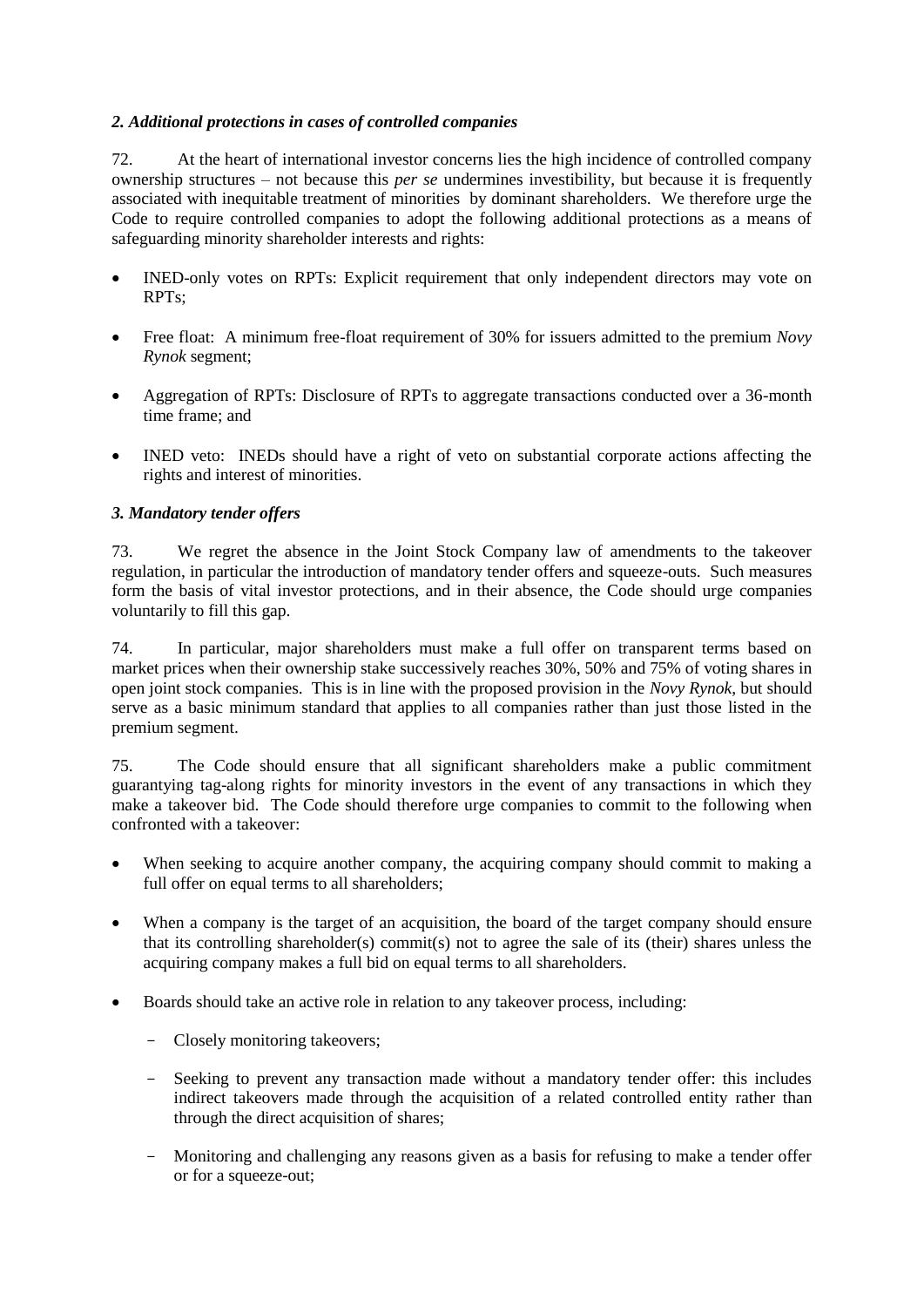- Assessing the price of a tender offer;
- Disclosing their opinion regarding the takeover and related issues.
- Boards should, to the greatest possible extent, seek to persuade the acquiring shareholder to disclose its real takeover price, including its non-cash components, and share information on all entities and individuals involved in the acquisition in order to:
	- Secure a fair price for the tender offer;
	- Exclude possible avoidance of the requirements to make tender offer; and
	- Rule out the possibility of effecting a squeeze-out that complies in form but not in spirit with the law.
- We also urge that the Code explicitly disallow squeeze-outs that formally comply with the law but are in fact structured to circumvent its requirements, as well as any other actions by companies to give the appearance of compliance with the mandatory bid provision while avoiding its intended impact by actively delaying the effective date of the bid so as to manipulate the actual bid price (defined as weighted-average of the prior six months" share price). We note that the FFMS has prepared a draft law to address these concerns, and that the Supreme Arbitrazh Court also has draft Memorandum, and look forward to these efforts providing additional traction for the Code"s objectives in this area.

76. We welcome the *Novy Rynok* provision calling for a mandatory bid by major shareholders upon delisting from the premium segment. We urge that the Code make this a *de facto* standard across the whole of the market, irrespective of listing segment.

77. Companies must prevent any attempts by controlling shareholders to receive profits from the company other than through dividends, including by way of transfer pricing and asset-stripping.

#### **Box 16. Comments to the Code**

We note the Code's call (Section VII.) for shareholders to be able to influence major corporate actions and enjoy an adequate level of protection, including by requiring INEDs to take an active part in negotiating major transactions and make themselves available to investors. We welcome its explicit call for companies to be "guided by the principles of the Code" rather than merely "comply with the formal requirements of the law"; and to take additional measures to fill gaps in the law, focusing in particular on material transactions involving controlled companies.

We welcome the Code's insistence that the board take a lead role by assessing whether transaction values are just and fair to small shareholders – in particular its calls for the board to:

charge a special committee including INEDs to resist improper pressure from controlling shareholders or related entities; block transactions it deems contrary to the interests of all shareholders; disclose dissenting board member opinions; press for a voluntary or mandatory offer and evaluate terms and conditions; prevent attempts at share price manipulation aimed at lowering the takeover price; and retain an credible independent appraiser and publish its report. All of these measures seek to meet the concerns we outline in our recommendations. We also welcome the call for shareholders to be entitled to redemption of their shares, again backed by independent appraisal.

We likewise note the Code's insistence that these good practice provisions apply equally in cases where a third party is acting for the company, as well as its call for transparency regarding the range and nature of these shadow related parties; and we especially welcome the Code's insistence that such de facto related parties be prevented from voting – a frequent problem involving the deliberate misuse of Treasury shares, which we urge the Code to prohibit.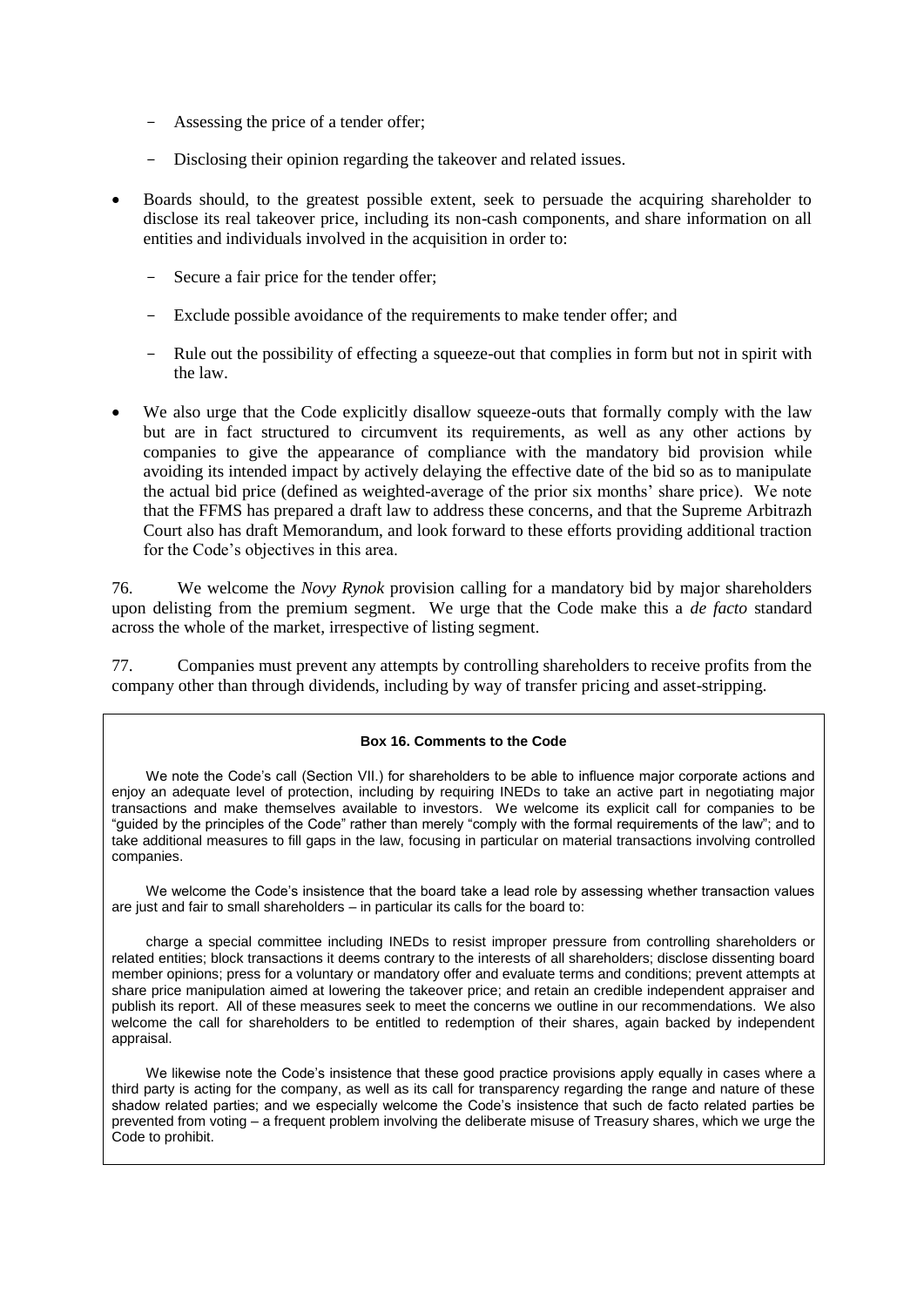We note that the Code includes a general provision requiring that "minority shareholders be protected from abusive actions by, or in the interest of, controlling shareholders acting either directly or indirectly". In light of the challenges inherent in legislating for all possible circumventions of this principle, and in line with the Code's call for substance over form, we urge that the Code prohibit companies from, among other things:

\* Using loopholes that allow bidders lawfully to avoid launching a mandatory tender offer, e.g. by purchasing DRs (which technically do not count towards the legal threshold that triggers a mandatory bid);

\* Acquiring control of another company that in turn owns shares in the target company, with agreements to act in concert in a manner that escapes the currently insufficiently comprehensive definition of affiliated parties;

\* Reducing shareholdings below the statutory thresholds (30/50/75%) by distributing excess shares to parties that escape the affiliated parties definition, yet are de facto subordinate;

\* Deliberately misusing anti-monopoly laws and other regulations requiring state approval, by omitting to seek prior consent under these laws, thereby invalidating mandatory bids while continuing to accumulate shares.

Finally, we welcome provisions related to delisting of shares that require transparency, urge the acquirer to make a voluntary offer on fair terms, and prevent a forced delisting.

Overall, the Code sets out a substantial number of recommendations that seek to allay serious and longstanding investor concerns. This is welcome. The key to this is evidence of traction on the ground: provided these measures are shown to deliver visible change in practice, they are a positive step towards rebuilding investor confidence, and in turn, boosting valuations.

We note (section 7.1) the Code's recommendation that even though not required by law, boards retain an independent appraiser to determine the market value of an asset in the event of a material transaction or RPT – and further, that they "provide a good explanation" if they opt not to do so.

Finally, we welcome the Code's recommendation that board members abstain from voting on matters in which they have a conflict; and otherwise refrain from actions that will result in a conflict (including gifts to themselves and family).

The Code contains exhaustive language detailing a series of obligations by the company and its board to safeguard minority investor rights in relation to potential conflicts arising related-party relationships. Although positive, the real impact of this will depend on how results on the ground – evidence of which will be clear to investors in the selection of truly independent and trusted board members, the availability of management and the board for investor dialogue, and the behaviour of controlled companies in the event of RPTs that require strong and transparent oversight.

#### <span id="page-19-0"></span>*4. Voting of shares held by parties under issuers' control*

78. In the absence of any prohibition of such practice, companies should voluntarily commit not to vote treasury shares held by controlled undertakings, including by refraining from handing control of treasury shares to friendly parties.

79. We welcome the proposed *Novy Rynok* provision to this effect, but urge that the Code apply this standard to all companies irrespective of listing segment.

# <span id="page-19-1"></span>*5. Pre-emption*

80. We note and welcome the proposed *Novy Rynok* provision requiring extension of preemption rights to other share classes.

81. We encourage the Code to include specific voluntary best-practice commitments on the part of block holders and controlling shareholders, articulating a clear duty to fellow shareholders.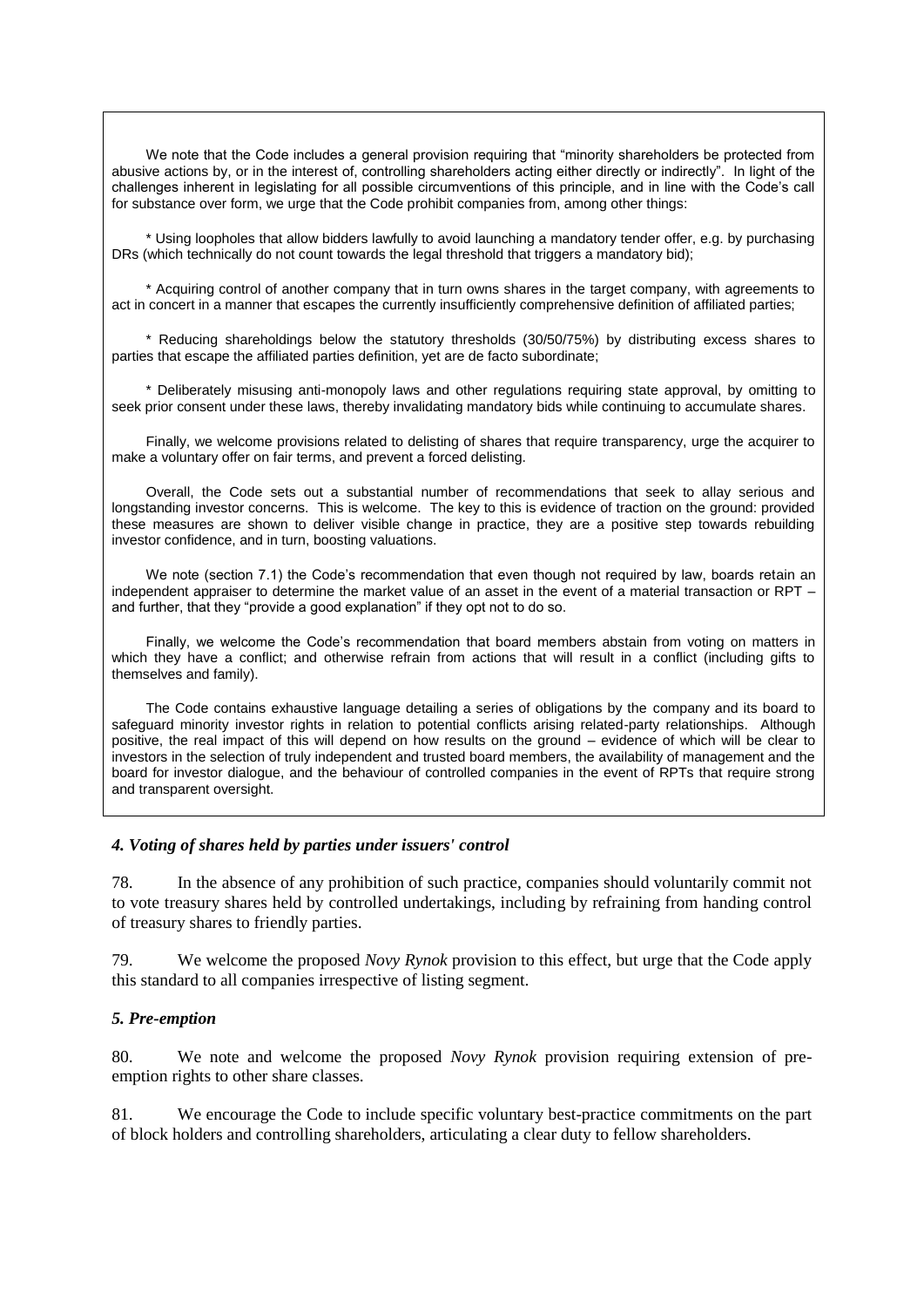#### **Box 17. Comments to the Code**

We welcome the Code's candour in acknowledging the extent to which legal protections regarding preemption fail to deliver in practice, particularly its reference to the use transactions that include illiquid nonmonetary assets deliberately to manipulate valuations. We welcome its explicit discouragement of such tactics, and its call for INEDs to have an effective veto right.

We also welcome its active discouragement of multiple share structures, its support for one share-one vote, and its demand that new placements not violate dividend rights or cause dilution.

As with other aspects of this Code, the remedies it calls for rely on companies exercising discretion to protect investors, and therefore their impact on investor confidence will depend on evidence of widespread adoption.

## <span id="page-20-0"></span>**EFFECTIVE REDRESS**

82. Although not specifically within the purview of the Code, we note the grave concerns foreign investors have regarding the difficulty in obtaining fair redress in the event of commercial dispute. While the solution lies ultimately in judicial reform, we urge the Code to require companies to commit to binding arbitration as a means of resolving disputes<sup>7</sup>.

# <span id="page-20-1"></span>**REPORTING AGAINST THE CODE**

83. Given its purely voluntary status, we recommend full disclosure against the Code on a Comply or Explain basis, and that there be clear obligation for companies to report not only on gaps in compliance, but where applicable, on plans for compliance over time.

84. We also note that the Comply or Explain approach has shown serious limitations in the case of controlled companies. We therefore emphasise the critical importance of the additional protections outlined in section 3)c (Credible Minority Protections) above, including the implementation of effective oversight mechanisms.

85. In addition, we urge that the core investor protection provisions contained in the Code become the subject of regulatory compliance and credible enforcement. Such evolution should be initiated with the passage of this Code, with a clear timetable for adoption of specific key provisions.

# <span id="page-20-2"></span>**SUMMARY AND CONCLUDING OBSERVATIONS**

86. A pathway for ambitious change:

- We note that fewer than 20% of listed issuers fully meet the requirements of the 2002 Code, with no explicit reporting obligation, no oversight and very limited powers for the Exchange to verify self-reported information.
- That being the case, we recognise that seen in the context of a strengthening of the 2002 Code, the above recommendations set an ambitious standard, both for companies and for the Exchange and regulatory authorities.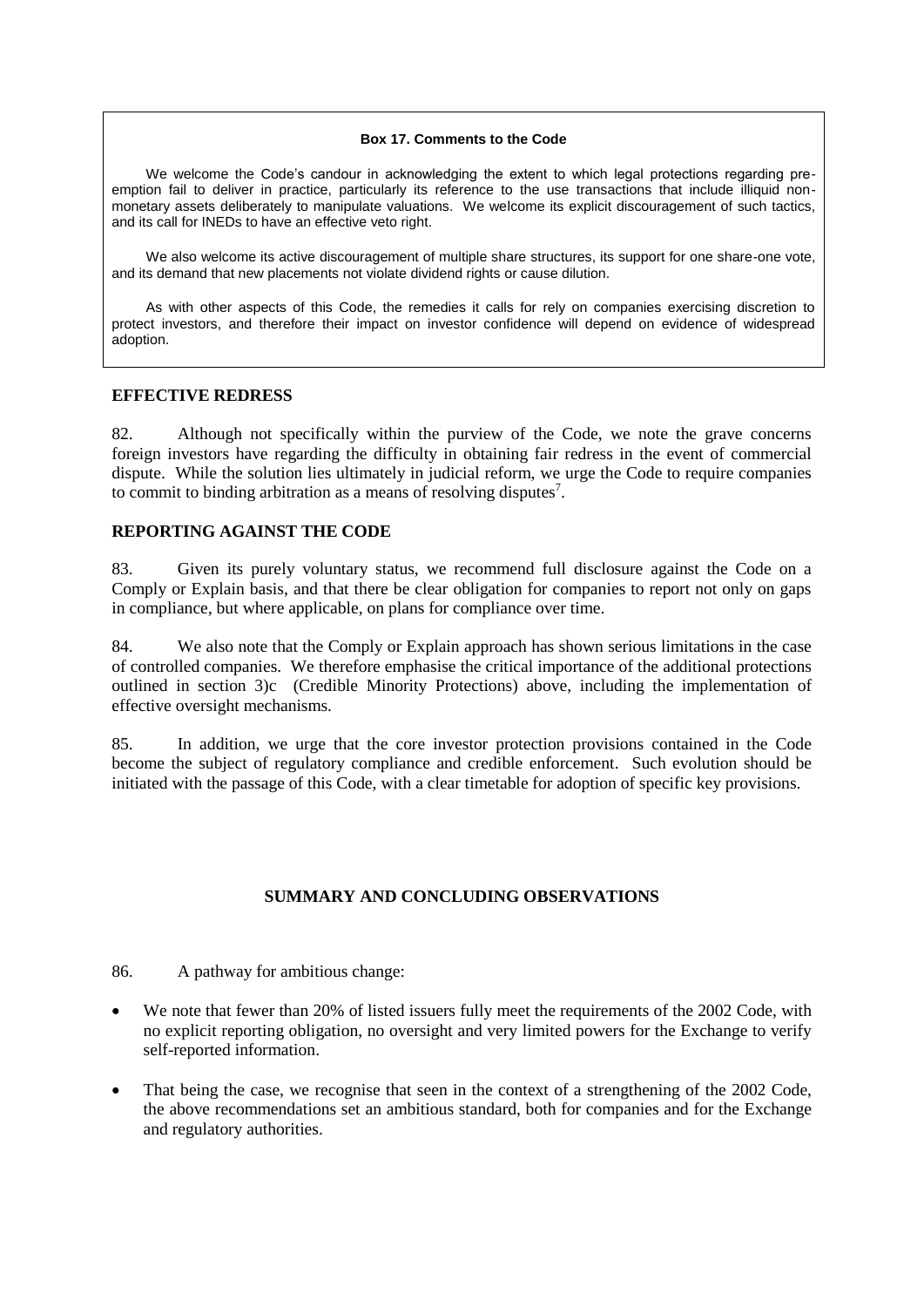- Nevertheless, we see it as critical for Russian listed companies in the private and SOE sector to lift governance standards, failing which we see little prospect of international investors favouring this market over alternative, more attractive opportunities.
- We are convinced that clear progress as outlined above, backed by credible evidence of change on the ground both by companies and by regulatory authorities, has the potential to mitigate the challenges inherent in Russia"s heavily state-dominated economy and, with time and consistent reform, can play a major role in attracting investment from international investors.
- 87. Practical steps forward:
- Although comprehensive, as written the code is not structured in a manner that is very "userfriendly", with inter-dependent recommendations split across disparate sections.
- To ease adoption, benchmarking and performance reporting, we recommend issuing a concise list of key recommendations, numbering each item so as to enable both companies and investors to monitor progress
- This will also facilitate review by proxy voting agencies who need to evaluate ballot proposals and can assess disclosure against specific relevant Code provisions.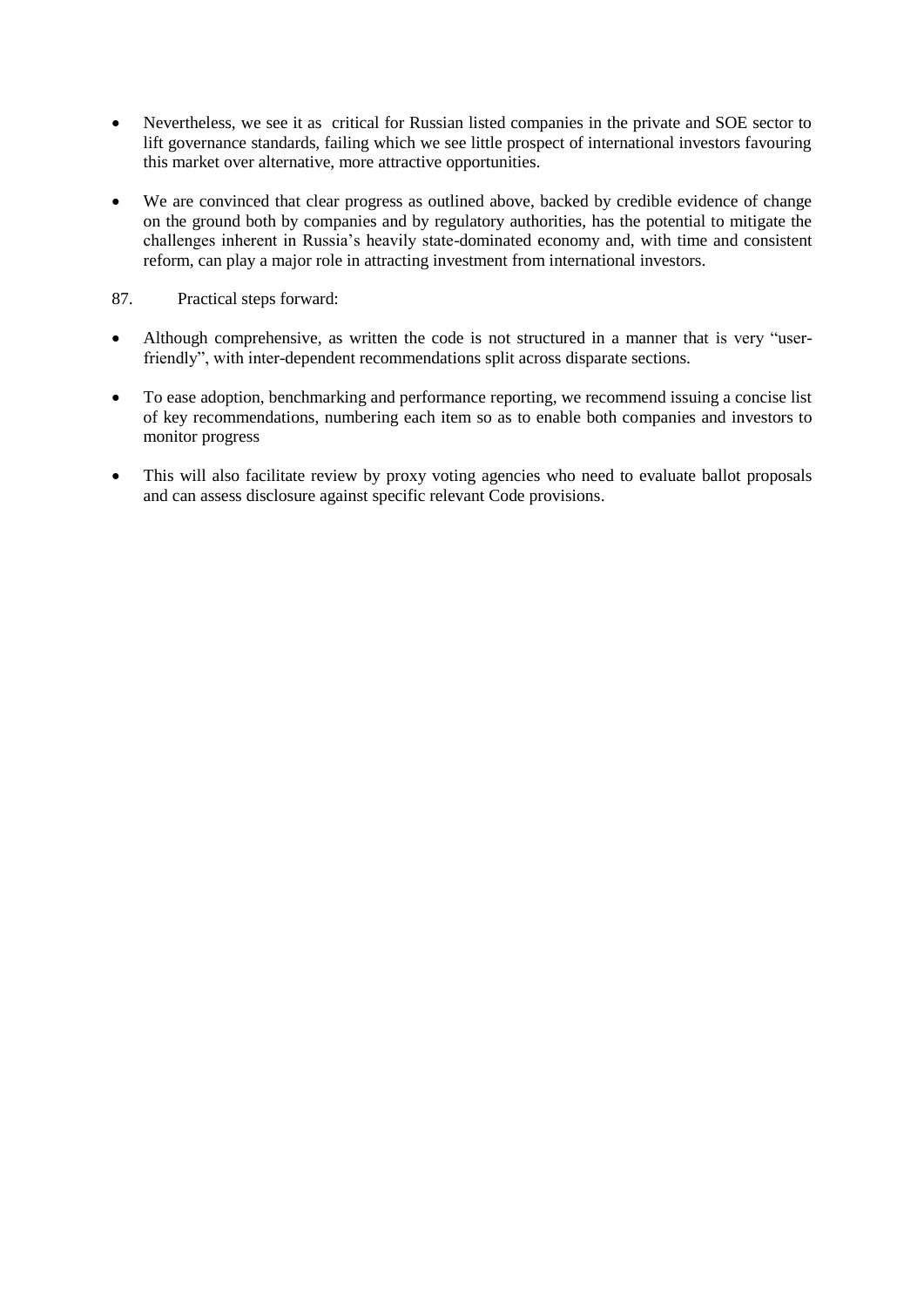# <span id="page-22-0"></span>**APPENDIX: LIST OF SIGNATORY INSTITUTIONS**

| Aberdeen Asset Management                                                     | Fonds de Réserve pour les Retraites*   |
|-------------------------------------------------------------------------------|----------------------------------------|
| Första AP-fonden/First Swedish National Pension<br>Fund $(AP1)*$              | Hermes Equity Ownership Services Ltd   |
| AP-fonden/Second<br>Swedish<br><b>National</b><br>Andra<br>Pension Fund (AP2) | Hexavest Inc.*                         |
| Tredje AP-fonden/Third Swedish National Pension<br>Fund $(AP3)*$              | <b>ING Investment Management</b>       |
| National<br>Fjärde<br>AP-fonden/Fourth<br>Swedish<br>Pension Fund (AP4)       | KLP Kapitalforvaltning AS              |
| APG All Pension Group                                                         | Legal & General Investment Management  |
| Bâtirente*                                                                    | MN Services N.V.                       |
| <b>British</b><br>Columbia<br>Investment<br>Management<br>Corporation         | Natixis*                               |
| Cartica Capital                                                               | <b>PGGM</b>                            |
| Church of England Pensions Board*                                             | Railpen Investments                    |
| <b>Church Commissioners for England</b>                                       | Sarasin & Partners LLP*                |
| Co-operative Asset Management                                                 | Standard Life Investments*             |
| <b>CtW</b> Investment Group                                                   | Swedbank Robur Fonder AB*              |
| Etica Sgr                                                                     | T. Rowe Price International            |
| F&C Asset Management                                                          | UAW Retirement Medical Benefits Trust* |
| Florida State Board of Administration                                         | <b>USS Investment Management Ltd</b>   |

Trade Associations also consulted but not actively participating in drafting: SHARE and Eumedion.